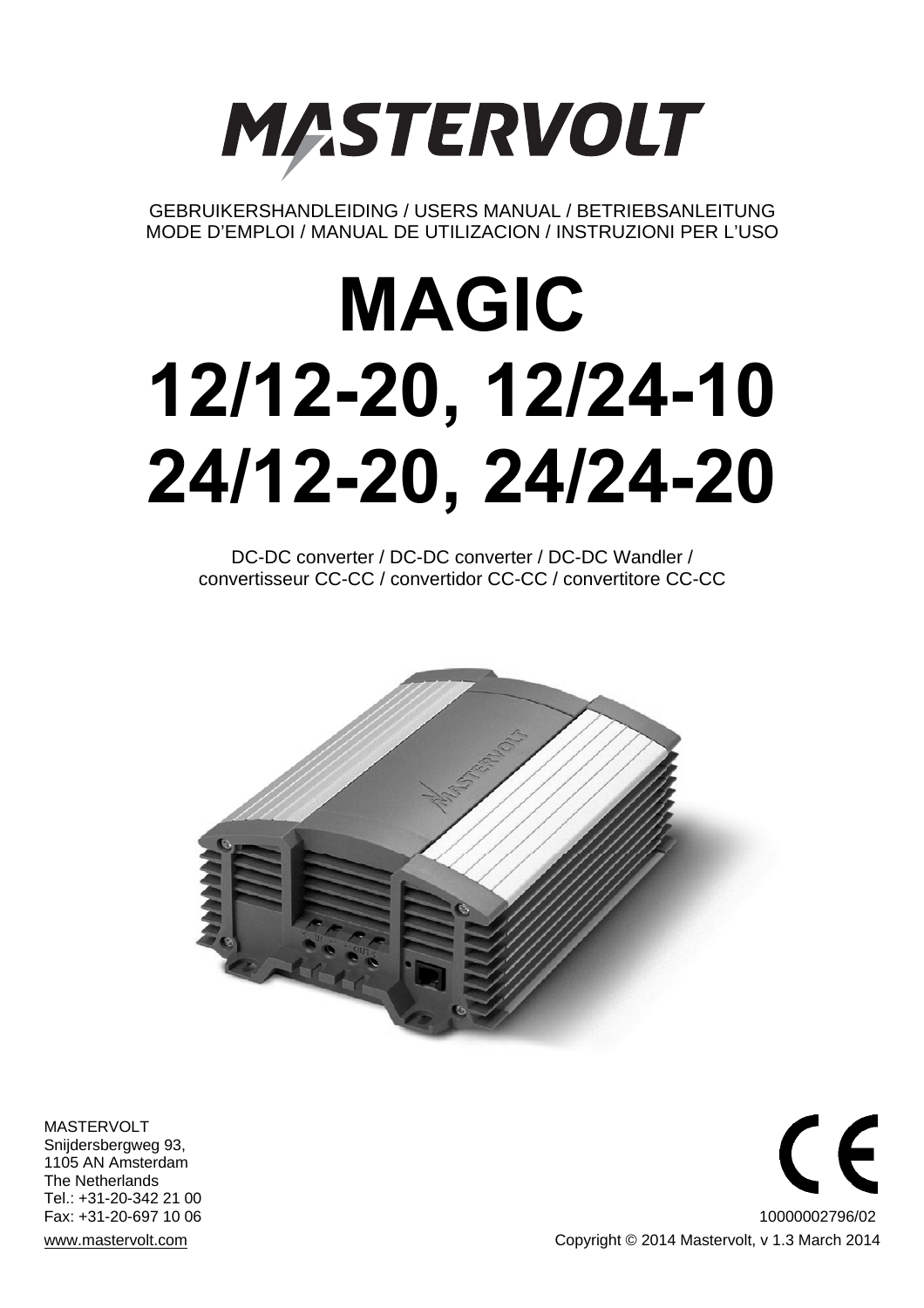#### **Product description**

The DC-DC converter MAGIC converts a DC-voltage into another stabilized DC-voltage with a full galvanic isolation between the input and output.

#### **Applications**

It offers you the following applications (see drawings "INSTALLATION"):

#### **MAGIC 24/12-20A (part no. 81300100)**

- *Drawing 1A, 1B*: a stabilized 13.6V DC power supply / single stage float charger (e.g. to supply 12V equipment from a 24V system), or
- *Drawing 2A, 2B*: a three-stage battery charger to charge a 12V battery from a 24V system fully automatically, or
- *Drawing 3A, 3B*: a 24/36 converter *without* galvanic isolation, where the input is connected in series with output.
- *Drawing 4*: a dimmer for 12V lights

#### **MAGIC 24/24-20A (part no. 81300200)**

- *Drawing 1A, 1B*: a 27.2VDC stabilized DC power supply / single stage float charger (e.g. for a galvanic isolation of the vehicle's electrical system)
- *Drawing 2A, 2B*: a three-stage battery charger to charge a 24V battery from a 24V system fully automatically, or
- *Drawing 3A, 3B*: a 24/48V converter *without* galvanic isolation, where the input is connected in series with output.
- *Drawing 4*: a dimmer for 24V lights

#### **MAGIC 12/12-20A (part no. 81300400)**

- *Drawing 1A, 1B*: a 13.6VDC stabilized DC power supply / single stage float charger (e.g. for a galvanic isolation of the vehicle's electrical system)
- *Drawing 2A, 2B*: a three-stage battery charger to charge a 12V battery from a 12V system fully automatically or
- *Drawing 4*: a dimmer for 12V lights.

#### **MAGIC 12/24-10A (part no. 81300300)**

- *Drawing 1A, 1B*: a 27.2V stabilized DC power supply / single stage float charger (e.g. for a galvanic isolation of the 24V system), or
- *Drawing 2A, 2B*: a three-stage battery charger to charge a 24V battery from a 12V system fully automatically, or
- *Drawing 3A, 3B*: a 12/36V converter *without* galvanic isolation, where the input is connected in series with output.

#### **Safety regulations and measures**

- 1. Install the converter according to the stated instructions.
- 2. Never use the converter at a location where there is danger of gas or dust explosions.
- 3. Connections and safety features must be executed according to the locally applicable regulations.
- 4. The converter may only be taken into operation while the cover is closed as lethal voltages may exist.

The converter is provided with a non-replaceable input fuse. If the plus and minus connections on the battery are exchanged, the converter will become irreparable. Do not use fuses larger than those indicated in the specifications.

#### **Installation**

- Be sure that the output of the supplying source is switched off during installation. Also be sure that no consumers are connected to the batteries during installation, to prevent hazardous situations.
- Check that the battery voltage is the same as the converter's input voltage (e.g. 24V battery for a 24V input voltage). Also check that the output voltage satisfies loading requirements
- Due to possible moisture accumulation and optimal heat discharge, the converter must be installed in a well-ventilated room protected against rain, vapour, moisture and dust. We advise to mount the unit in a vertical position with the connecting cables downward.
- Integrate a fuse in the positive wiring and place it nearby the battery. See specifications for the recommended fuse.
- Do not install the DC-DC converter straight above the batteries because of possible corrosive sulphur fumes.

#### **Settings**

There is no need to change the settings if the converter is used as a stabilized DC power supply. Inside the converter four DIP switches can be found to adjust the converter according to your personal preferences. (see table "DIP SWITCH SETTINGS").

To adjust the DIP switches, proceed as follows:

- 1. Be sure the converter is disconnected from any power source;
- 2. Remove the back cover of the converter by loosen the four screws (see drawing "DIMENSIONS");
- 3. Use a small flat-blade screw driver to change the DIP-settings;
- 4. Remount the back cover again.

When more converters are paralleled to increase the total output current, DIP-switches 1, 2 and 4 must be set to the "OFF"-position and DIP-switch 3 depended to the preferred output voltage.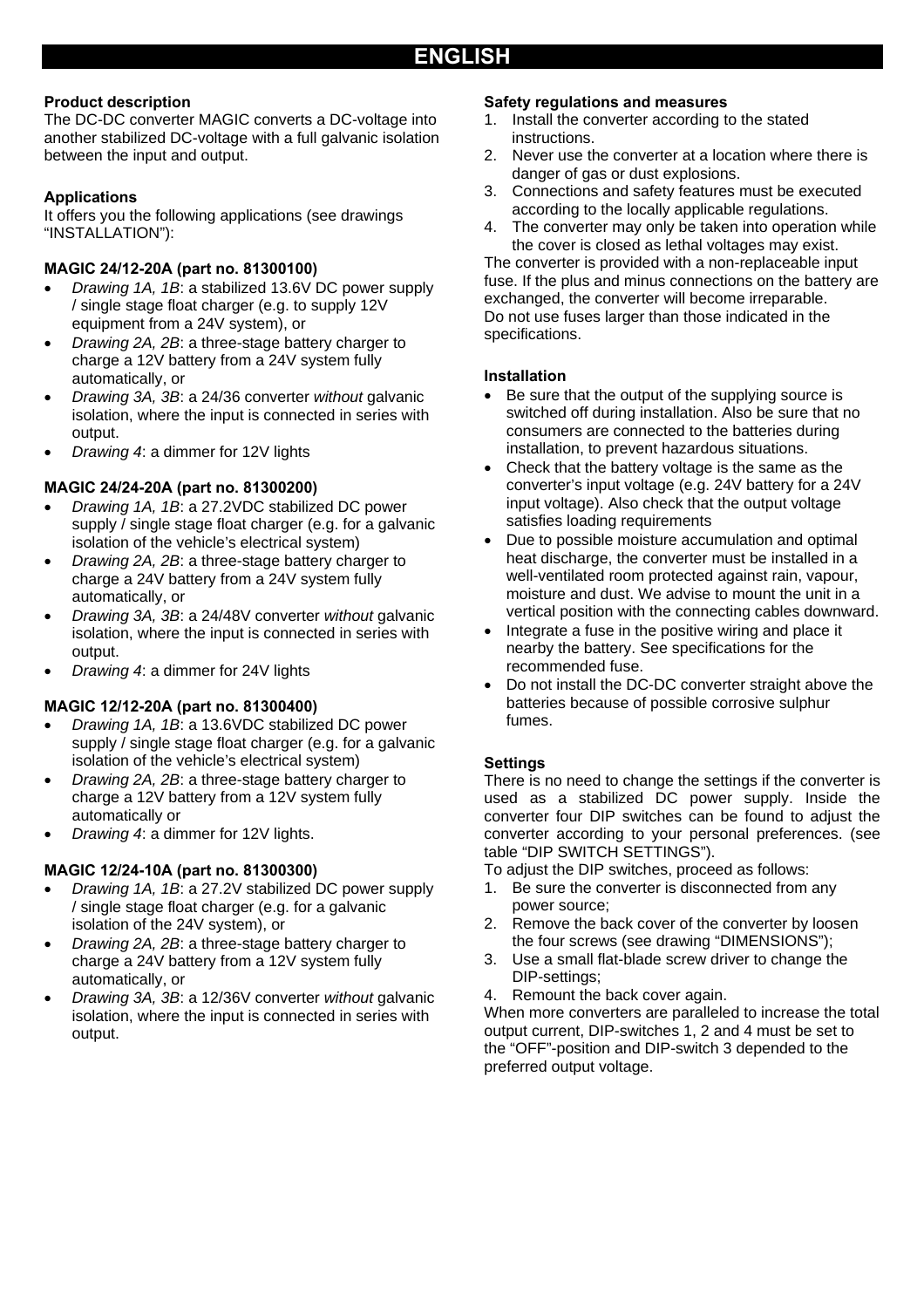## **ENGLISH**

#### **Connections**

For correct connection - see drawings "INSTALLATION".

- Use reliable cord end terminals to fix the wires to the DC-input and –output.
- See specifications for the recommended wire size.
- To minimize any EMC-interference we advise to connect the negative pole of the supplying battery to the ground.

Connect a momentary switch between the "switch" connection and the DC-output ground if you want to use the remote switch function and/or the light dimmer function (see drawing 1B, 2B, 3B).

#### **Alarm contact**

The alarm contact, right side connection on the back (see drawings "DIMENSIONS"), is connected to the contact. The contact is activated and connected to the output ground in a normal situation, and will be deactivated if the input voltage is too low (default 10.0V or 20.0V), if the input voltage is too high (default 16.0V or 32.0V), in case of overload or short-circuit. The contact is also deactivated when the MAGIC is switched off.

#### **Operation**

The converter operates automatically. Under normal circumstances, there is no need for operation. Despite its low no-load consumption, the converter should be disconnected from the supplying battery when it is not in use to protect the battery from discharging. Refer to table "SWITCH OPERATION" for explanation of the remote switch function / dimmer operation.

| <b>SWITCH OPERATION</b> |       |                                                                                                               |  |
|-------------------------|-------|---------------------------------------------------------------------------------------------------------------|--|
|                         | Short | Converter switches off.<br>Press again to switch<br>on.                                                       |  |
|                         | Long  | After 1 sec. the output<br>voltage slowly<br>decreases to 4V or 8V.<br>Press again to increase<br>the voltage |  |

#### **Extended functions**

Via the "QRS232 communication port" various settings can be adjusted in terms of software to your specific demands (control software and interface not included). Check the Internet site www.mastervolt.com for applications. Please mind that this plug is not intended for connecting any remote panels or a battery temperature sensor.

#### **Battery charger**



Three-stage charge curve: Stage A: BULK, for quick charging from 0 to 80%, Stage B: ABSORPTION, the battery is charged from 80 to 100%. Stage C: FLOAT, battery is maintained in fully charged state.

#### **Guarantee terms**

Mastervolt guarantees that this converter was built according to the legally applicable standards and stipulations. During production and before delivery all converters were exhaustively tested and controlled. If you fail to act in accordance with the regulations, instructions and stipulations in this user's manual, damage can occur and/or the converter will not fulfil the specifications. This may mean that the guarantee will become null and void.

*The guarantee period is 2 years.* 

#### **Liability**

Mastervolt cannot be held liable for:

- Consequential damage resulting from the use of the converter.
- Possible errors in the included manual and the consequences of these.
- Use that is inconsistent with the purpose of the product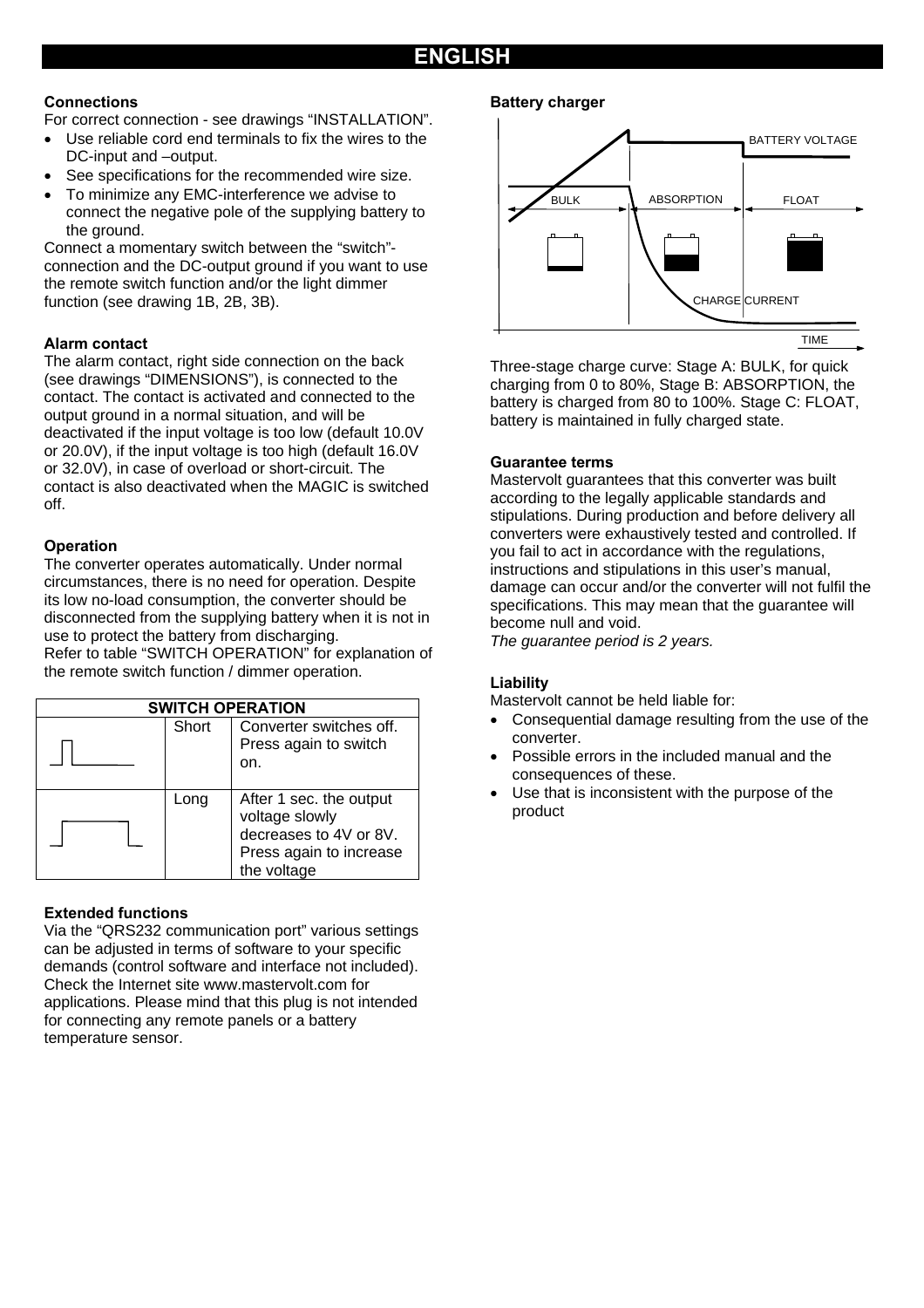#### **Productbeschrijving**

De DC-DC converter MAGIC vormt een gelijkspaning om naar een andere, geregelde gelijkspanning met een volledige galvanische scheiding tussen de in- en uitgang.

#### **Toepassingen**

De converter kan worden toegepast als (zie tekeningen "INSTALLATION"):

#### **MAGIC 24/12-20A (art. nr. 81300100)**

- *Tekening 1A, 1B*: een gestabiliseerde 13.6VDC voeding / enkeltraps lader (bijv. voor het voeden van 12V apparatuur uit een 24V boordnet), of
- *Tekening 2A, 2B*: een drietraps acculader voor het automatisch laden van een 12V accu uit een 24V boordnet, of
- *Tekening 3A, 3B*: een 24/36V converter *zonder* galvanische scheiding, waarbij de ingangsspanning in serie staat met de uitgangsspanning.
- een dimmer voor 12V verlichting.

#### **MAGIC 24/24-20A (art. nr. 81300200)**

- *Tekening 1A, 1B*: een gestabiliseerde 27.2VDC voeding (bijv. voor een galvanische scheiding van het boordnet), of
- *Tekening 2A, 2B*: een drietraps acculader voor het automatisch laden van een 14V accu uit een 24V boordnet, of
- *Tekening 3A, 3B*: een 24/48V converter *zonder* galvanische scheiding, waarbij de ingangsspanning in serie staat met de uitgangsspanning, of
- *Tekening 4*: een dimmer voor of 24V verlichting.

#### **MAGIC 12/12-20A (art. nr. 81300400)**

- *Tekening 1A, 1B*: een gestabiliseerde 13.6VDC voeding (bijv. voor een galvanische scheiding van het boordnet), of
- *Tekening 2A, 2B*: een drietraps acculader voor het automatisch laden van een 12V accu uit een 12V boordnet, of
- *Tekening 4*: een dimmer voor 12V verlichting.

#### **MAGIC 12/24-10A (art. nr. 81300300)**

- *Tekening 1A, 1B*: een gestabiliseerde 27.2VDC voeding (bijv. voor het voeden van 24V apparatuur uit een 12V accu), of
- *Tekening 2A, 2B*: een drietraps acculader voor het automatisch laden van een 24V accu uit een 12V boordnet, of
- *Tekening 3A, 3B*: een 12/36V converter *zonder* galvanische scheiding, waarbij de ingangsspanning in serie staat met de uitgangsspanning.

#### **Veiligheidsvoorschriften en –maatregelen.**

- 1. Installeer de converter volgens de aangegeven instructies.
- 2. Gebruik de converter nooit op een locatie met gas of stofontploffingsgevaar.
- 3. Aansluitingen en beveiligingen moeten in overeenstemming met de plaatselijk geldende voorschriften worden uitgevoerd.
- 4. In de converter komen hoge spanningen voor. Gebruik de converter alleen met gesloten behuizing.

De converter is voorzien van een niet-vervangbare ingangszekering. Bij verwisseling van de plus- en min aansluitingen op de accu zal de converter onherstelbaar defect raken.

Gebruik geen zwaardere zekeringen dan gespecificeerd.

#### **Installatie**

- Overtuig u zelf ervan dat de uitgang van de voedingsbron spanningsloos is gedurende de installatiewerkzaamheden. Zorg er tevens voor dat er geen gebruikers zijn aangesloten op de accugroepen ter voorkoming van onveilige situaties
- Controleer of de accuspanning overeenkomt met de ingangsspanning van de converter (bijv. een 24V accu bij een ingangsspanning van 24V). Controleer tevens of de uitgangsspanning geschikt is voor de aan te sluiten belasting
- In verband met mogelijke condensvorming en optimale warmteafvoer, dient u de converter te installeren in een goed geventileerde ruimte, beschermd tegen regen, condens, vocht en stof. Wij adviseren om de converter verticaal, met de aansluitkabels naar beneden te monteren.
- Neem in de plusleiding een zekering op in de bedrading en plaats deze zo dicht mogelijk bij de accu. Zie specificaties voor aanbevolen zekeringen.
- Monteer de DC-DC converter nooit direct boven een accu i.v.m. mogelijke corrosieve accudampen.

#### **Instellingen**

U hoeft de instellingen niet te wijzigen indien u de converter gebruikt als een gestabiliseerde voeding. In de converter bevinden zich vier DIP-switches om de converter naar uw persoonlijke voorkeur in te stellen. (zie tabel "DIP SWITCH SETTINGS").

Ga als volgt te werk om instellingen van de DIP switches te wijzigen:

- 1. Overtuig uzelf ervan dat de converter op geen enkele spanningsbron is aangesloten.
- 2. Verwijder de achterzijde van de behuizing door de vier schroeven los te draaien (zie tekening "DIMENSIONS").
- 3. Wijzig de instellingen van de DIP-switch met een kleine platte schroevendraaier.
- 4. Sluit de behuizing weer.

Wanneer meerdere converters parallel geschakeld worden voor een grotere uitgangsstroom, dient u DIPswitches 1,2 en 4 in te stellen op "OFF" en DIP-switch 3 afhankelijk van de gewenste uitgangsspanning.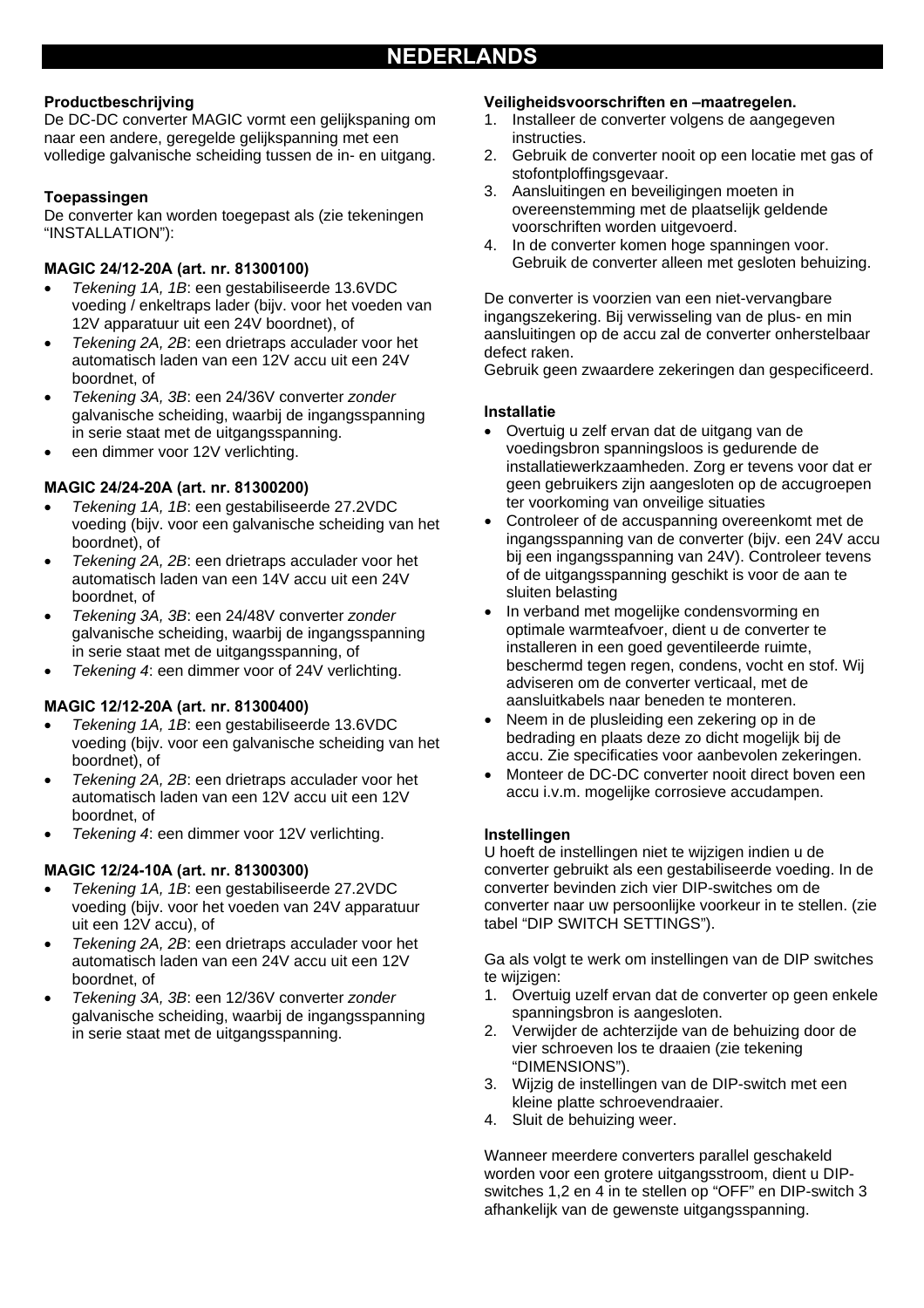# **NEDERLANDS**

#### **Aansluitingen**

Zie tekeningen "INSTALLATION" voor de juiste wijze van aansluiten.

- Gebruik deugdelijke adereindhulsen om de bedrading op de in- en uitgang van de converter aan te sluiten.
- Zie Specificaties voor aanbevolen draaddiameters.
- Ter vermindering van EMC- interferentie adviseren wij de negatieve pool van de voedingsaccu te verbinden met de massa.

U kunt een momentschakelaar tussen de "SWITCH" aansluiting en de DC-uitgangsmassa monteren indien u gebruik wilt maken van de afstandsbedieningschakelaar of de dimmer functie (zie tekening 1B, 2B, 3B).

#### **Alarm contact**

Het alarm contact, rechter aansluiting aan de achterzijde (zie tekening "DIMENSIONS"), is verbonden met het contact. Onder normale omstandigheden is het contact geactiveerd en doorverbonden met de uitgangsmassa. Het contact wordt geopend indien er een fout optreedt: de ingangsspanning is te laag (standaard 10.0 of 20.0V), de ingangsspanning is te hoog (standaard 16.0 of 32.0V), en bij overbelasting of kortsluiting. Het contact is ook geopend indien de MAGIC uitgeschakeld is.

#### **Bediening**

De converter werkt automatisch. Bediening is onder normale omstandigheden dan ook niet nodig. Ondanks het lage nullastverbruik dient u de converter van de accu los te koppelen indien u deze niet gebruikt. Dit is ter voorkoming van ontlading van de accu. Zie tabel "SCHAKELAAR BEDIENING" voor een uitleg van de bediening van de afstandsbedieningschakelaar of de dimmer functie.

| <b>SCHAKELAAR BEDIENING</b> |      |                                                                                                                                     |  |
|-----------------------------|------|-------------------------------------------------------------------------------------------------------------------------------------|--|
|                             | Kort | 1X drukken: converter<br>schakelt uit. Nogmaals<br>drukken: converter schakelt<br>aan.                                              |  |
|                             | Lang | Na 1 sec. drukken:<br>uitgangsspanning vermindert<br>langzaam tot 4V of 8V.<br>Nogmaals drukken om de<br>spanning weer te verhogen. |  |

#### **Uitgebreide functies**

Via de "QRS232 communication port" kunnen softwarematig de diverse instellingen aangepast worden aan uw specifieke wensen (besturingssoftware en interface optioneel leverbaar). Zie de internetsite www.mastervolt.com voor toepassingen. NB: het aansluiten van een accutemperatuur sensor of bedieningspanelen is niet mogelijk.

#### **Acculader**



Drie-Traps laadkurve: Fase A is Bulk (snelladen). Fase B is Absorption, waarin de accu van 80 tot 100% geladen wordt. Fase C is de onderhoudingsfase (Float).

#### **Garantiebepalingen**

Mastervolt garandeert dat de converter is gebouwd volgens de wettelijk van toepassing zijnde normen en bepalingen. Gedurende de productie en voor aflevering zijn alle converters uitvoerig getest en gecontroleerd. Wanneer niet volgens de in deze handleiding gegeven voorschriften, aanwijzingen en bepalingen wordt gehandeld, kunnen beschadigingen ontstaan en/of het apparaat zal niet aan de specificaties voldoen. Een en ander kan inhouden dat de garantie komt te vervallen. *De garantietermijn is 2 jaar* 

#### **Aansprakelijkheid**

Mastervolt kan niet aansprakelijk worden gesteld voor:

- Gevolgschade ontstaan door het gebruik van de converter.
- Eventuele fouten in bijbehorende handleiding en de gevolgen daarvan.
- Ander gebruik geldend als niet conform de bestemming van het product.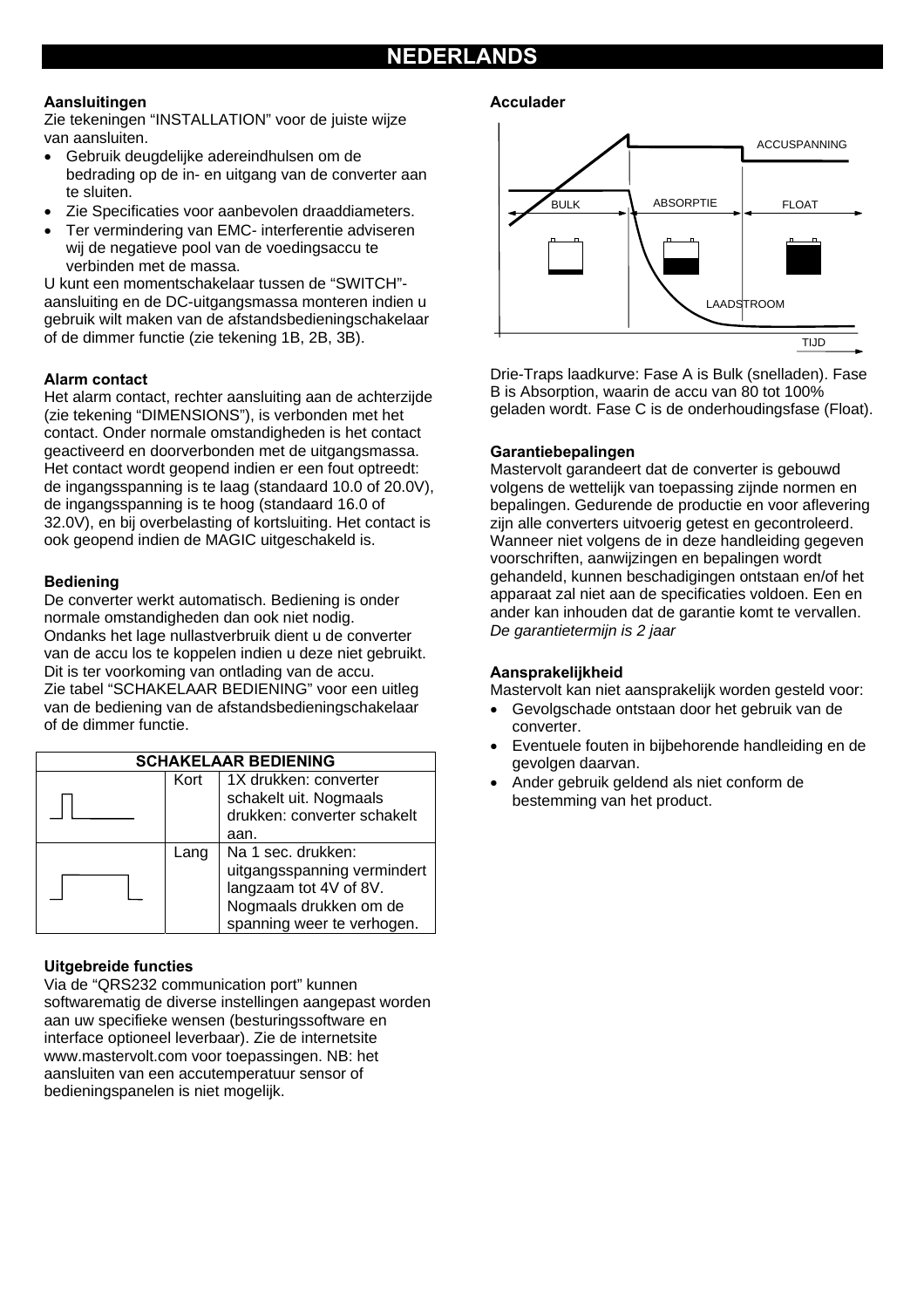#### **Produktbeschreibung**

Der DC-DC Wandler MAGIC wandelt eine Gleichstromspannung in eine andere stabilisierte Gleichstromspannung um, mit vollständiger galvanischer Trennung zwischen Eingang und Ausgang.

#### **Anwendungsbereiche**

Er kann für folgende Anwendungsbereiche eingesetzt werden (siehe Zeichnungen "INSTALLATION"):

#### **MAGIC 24/12-20A (Art. Nr. 81300100)**

- *Zeichnung 1A, 1B*: eine stabilisierte 13.6VDC Stromversorgung / ein einstufiger Erhaltungslader (z.B. zur Versorgung von 12V Ausrüstung von einem 24V System), oder
- *Zeichnung 2A, 2B*: ein 3-Stufen-Batterieladegerät zum vollautomatischen Laden einer 12V Batterie von einem 24V System, oder
- *Zeichnung 3A, 3B*: einen 24/36V Wandler *ohne* galvanische Trennung, bei dem der Eingang mit dem Ausgang in Reihe geschaltet ist.
- *Zeichnung 4*: einen Dimmer für 12V Lampen

#### **MAGIC 24/24-20A (Art. Nr. 81300200)**

- *Zeichnung 1A, 1B*: eine stabilisierte 27.2VDC Gleichstromversorgung / ein einstufiger Erhaltungslader (z.B. zur galvanischen Trennung des elektrischen Systems eines Fahrzeugs)
- *Zeichnung 2A, 2B*: ein 3-Stufen-Batterieladegerät zum vollautomatischen Laden einer 24V Batterie von einem 24V System,
- *Zeichnung 3A, 3B*: einen 24/48V Wandler *ohne* galvanische Trennung, bei dem der Eingang mit dem Ausgang in Reihe geschaltet ist,
- *Zeichnung 4*: einen Dimmer für 24V Lampen

#### **MAGIC 12/12-20A (Art. Nr. 81300400)**

- *Zeichnung 1A, 1B*: eine stabilisierte 13.6VDC Gleichstromversorgung / ein einstufiger Erhaltungslader (z.B. zur galvanischen Trennung des elektrischen Systems eines Fahrzeugs),
- *Zeichnung 2A, 2B*: ein 3-Stufen-Batterieladegerät zum vollautomatischen Laden einer 12V Batterie von einem 12V System,
- *Zeichnung 4*: einen Dimmer für 12V Lampen

#### **MAGIC 12/24-10A (Art. Nr. 81300300)**

- *Zeichnung 1A, 1B*: eine stabilisierte 27.2V Gleichstromversorgung / ein einstufiger Erhaltungslader (z.B. zur galvanischen Trennung des 24V Systems), oder
- *Zeichnung 2A, 2B*: ein 3-Stufen-Batterieladegerät zum vollautomatischen Laden einer 24V Batterie von einem 12V System,
- *Zeichnung 3A, 3B*: einen 12/36V Wandler *ohne* galvanische Trennung, bei dem der Eingang mit dem Ausgang in Reihe geschaltet ist.

#### **Sicherheitsvorschriften und -maßnahmen**

- 1. Installieren Sie den Stromrichter gemäß den genannten Anweisungen.
- 2. Benutzen Sie den Gleichrichter nie in einer Umgebung, in der die Gefahr einer Gas- oder Staubexplosion besteht.
- 3. Anschlüsse und Sicherheitsvorkehrungen müssen den lokalen Vorschriften entsprechend ausgeführt werden.
- 4. Der Gleichrichter darf nur mit geschlossenem Gehäuse in Betrieb genommen werden, da lebensgefährdende Spannungen anliegen können.

Der Wandler ist mit einer nicht austauschbaren Eingangssicherung ausgestattet. Wenn die Plus- und Minus-Anschlüsse der Batterie umgewechselt werden, kann der Wandler nicht mehr repariert werden. Verwenden Sie keine größeren Sicherungen als die in den Spezifikationen angegebenen.

#### **Installation**

- Stellen Sie sicher, dass der Ausgang der Versorgungsquelle während der Installation ausgeschaltet ist. Es ist ebenfalls wichtig, dass während der Installation keine Verbraucher an den Batteriesätzen angeschlossen sind, um gefährliche Situationen zu vermeiden.
- Stellen Sie vor dem Anschließen sicher, dass die Spannung der Batterie der Sicherungsspannung des Gleichrichters entspricht (z. B. eine 24 V Batterie für eine 24 V Sicherungsspannung). Prüfen Sie ebenfalls, dass die Ausgangsspannung den Ladeanforderungen gerecht wird.
- Im Hinblick auf eine eventuelle Ansammlung von Feuchtigkeit und eine optimale Wärmeableitung sollten Sie den Gleichrichter in einem gut belüfteten Raum installieren, geschützt gegen Regen, Kondenswasser, Feuchtigkeit und Staub. Wir empfehlen, den Gleichrichter vertikal, mit den Anschlusskabeln nach unten, zu montieren.
- Schließen Sie eine Sicherung in der Nähe der Batterie an das Pluskabel an. Siehe Spezifikationen für die empfohlene Sicherung.
- Montieren Sie den DC-DC Wandler niemals direkt oberhalb der Batterien, wegen möglicher korrosiver Batteriedämpfe.

#### **Einstellungen**

Es ist nicht erforderlich, die Einstellungen zu verändern, wenn der Wandler als stabilisierte Gleichstromversorgung eingesetzt wird. An der Innenseite des Gleichrichters befinden sich vier DIP-Schalter, mit denen Sie den Gleichrichter nach Ihren spezifischen Wünschen einstellen können. (siehe Tabelle "DIP switch settings"). Um die DIP-Schalter einzustellen, gehen Sie wie folgt vor.

- 1. Stellen Sie sicher, dass der Gleichrichter von jeglicher Stromquelle abgetrennt ist;
- 2. Schrauben Sie die vier Schrauben an der Rückseite des Gehäuses auf und entfernen Sie die Rückseite (siehe Abbildung "Dimensions");
- 3. Verwenden Sie einen kleinen flachten Schraubendreher zur Einstellung der DIP-Schalter;
- 4. Schließen Sie das Gehäuse wieder.

Wenn mehrere Wandler parallel geschaltet werden, um den Gesamt-Ausgangsstrom zu erhöhen, müssen die DIP-Schalter 1, 2 und 4 in die Position "AUS" gestellt werden und DIP-Schalter 3 entsprechend der gewünschten Ausgangsspannung.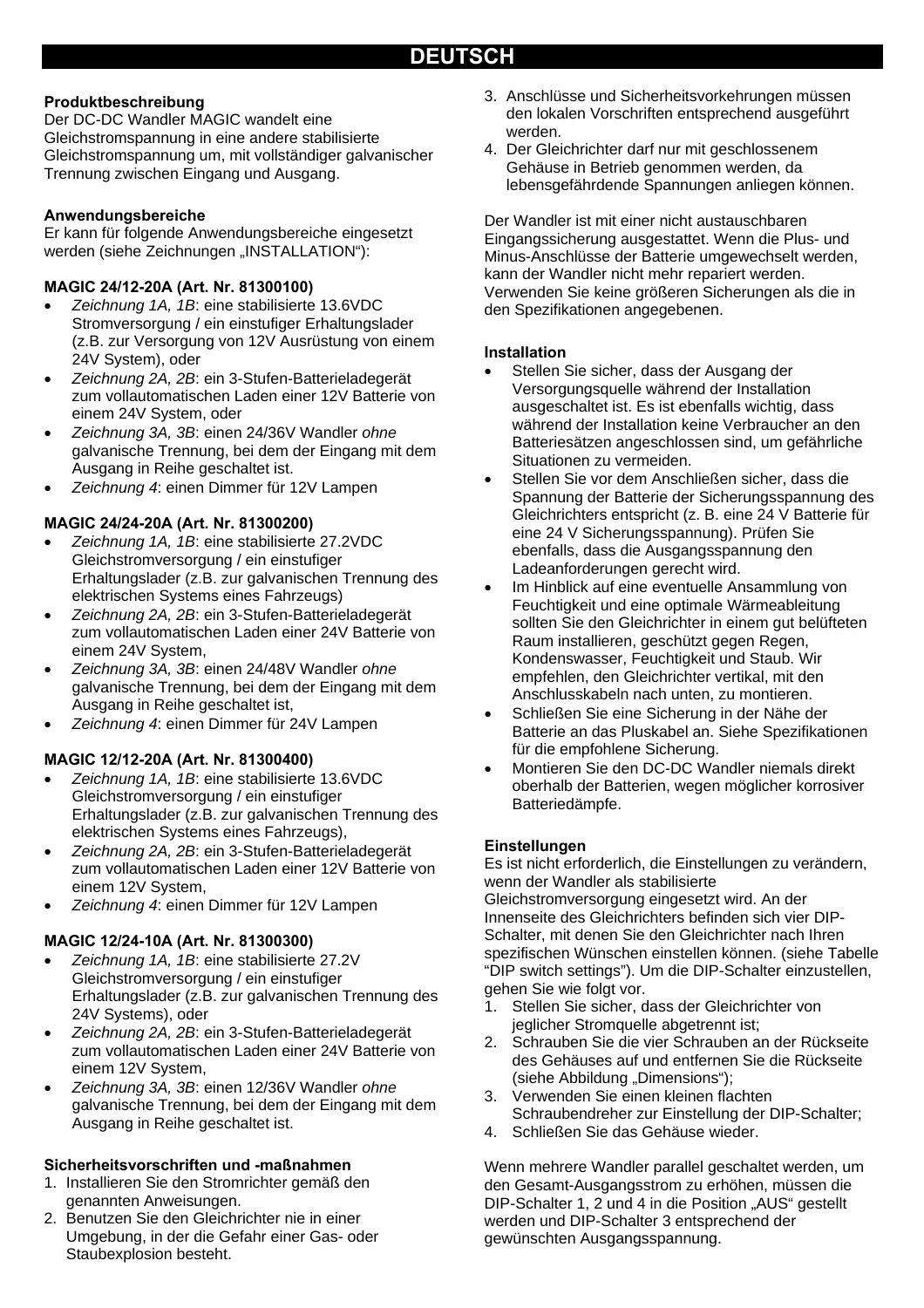# **DEUTSCH**

#### **Anschluss**

Für die richtige Anschlussweise siehe Zeichnung "Installation".

- Benützen Sie zuverlässige Kabelendhülsen, um die Kabel am DC-Eingang and –Ausgang zu befestigen.
- Siehe Spezifikationen für die empfohlene Kabelgröße.
- Zur Verringerung sämtlicher elektromagnetischer Störungen wird empfohlen, den Minuspol der Versorgerbatterie zu erden.

Installieren Sie einen Druckschalter zwischen den "switch"- Anschluss und den DC-ausgang Massepunkt, falls Sie die Fernbedienungsschalterfunktion oder die Lichtdimmerfunktion benutzen wollen (seihe Zeichnung 1B, 2B, 3B).

#### **Alarmkontakt**

Der Alarmkontakt, rechtsseitiger Anschluss auf der Rückseite (siehe Zeichnungen "DIMENSIONS"), wird am Kontakt angeschlossen. Der Kontakt ist in einer normalen Situation aktiv und mit Masse des Ausgangs verbunden. Er wird deaktiviert, wenn die Eingangsspannung zu niedrig ist (Vorgabewert 10,0V oder 20,0V), wenn die Eingangsspannung zu hoch ist (Vorgabewert 16,0V oder 32,0V) sowie im Fall einer Überlastung oder eines Kurzschlusses. Der Kontakt wird ebenfalls deaktiviert, wenn der MAGIC ausgeschaltet wird.

#### **Betrieb**

Der Gleichrichter funktioniert automatisch. Unter normalen Umständen ist eine Inbetriebnahme nicht erforderlich.

Trotz seines Null-Last-Verbrauchs, sollte der Gleichrichter von der Batterie getrennt werden, wenn er nicht benutzt wird, um ein Entladen der Batterie zu vermeiden

Siehe Tabelle "Schalterbedienung" zur Erklärung der Fernbedienungsschalter-/Dimmerfunktion.



#### **Fortschrittliche Funktionen**

Über den Anschluss "QRS232 communication port" können die verschiedenen Einstellungen mit Hilfe der Software an Ihre spezifischen Wünsche angepasst werden (Steuerungssoftware und Schnittstelle nicht beigefügt). Anwendungsbeispiele stehen im Internet unter www.mastervolt.com. Anm.: Der Anschluss eines Akku-Temperatursensors oder eines Fernbedienungspanels ist nicht möglich.

#### **Batterielader**



Ladekurve in 3 Stufen: A ist die Hauptladung (Bulk), B ist die Ausgleichsladung (Absorption), in der die Batterien von 80 auf 100% geladen werden, und C ist die Erhaltungsladung (Float).

#### **Garantiebestimmungen**

Mastervolt garantiert, der DC-DC Wandler unter Einhaltung der gesetzlichen Normen und Bestimmungen gebaut ist. Bei der

Herstellung und vor der Lieferung werden alle Geräte weitgehend getestet und kontrolliert. Wenn die in dieser Gebrauchsanleitung beschriebenen Vorschriften, Anweisungen und Bestimmungen nicht beachtet werden, können Schäden entstehen und/oder kann das Gerät nicht den Spezifikationen entsprechen. Das bedeutet, dass keine Garantie mehr geleistet werden kann. *Die Garantiezeit beträgt 2 Jahre* 

#### **Haftung**

Mastervolt haftet nicht für:

- Durch die Benutzung des Gleichrichters entstandene Folgeschäden.
- Mögliche Fehler in der mitgelieferten Anleitung und die daraus entstehenden Folgen.
- Einen anderen Gebrauch, d.h. einen Gebrauch, der nicht mit der Bestimmung des Produkts übereinstimmt.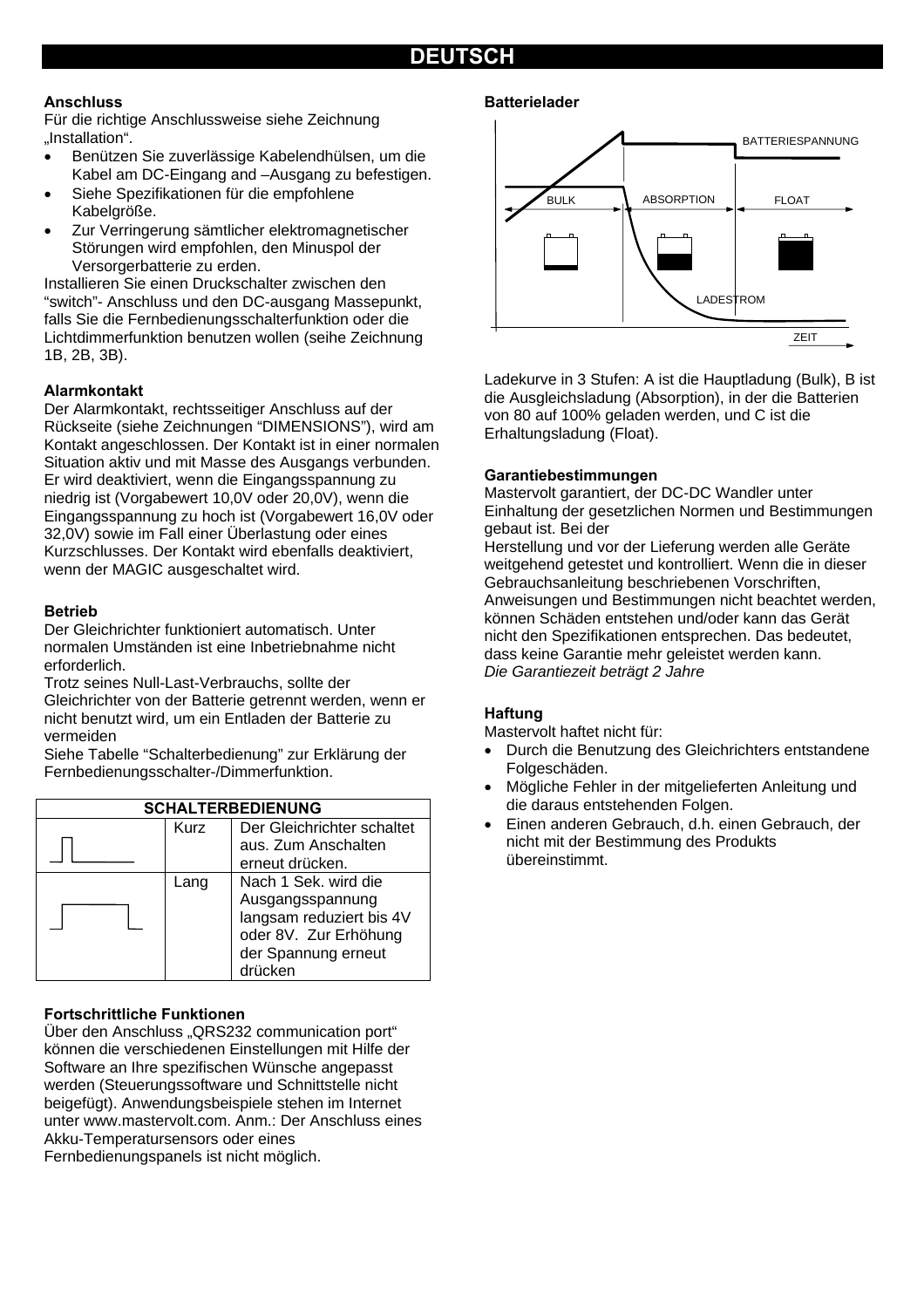#### **Description de l'appareil**

Le convertisseur MAGIC CC-CC convertit une tension CC en une tension CC stable avec isolation galvanique totale entre l'entrée et la sortie.

#### **Applications**

Le convertisseur est utilisé dans les applications suivantes (se référer aux schémas "INSTALLATION") :

#### **MAGIC 24/12-20A (Réf. 81300100)**

- *Schéma 1A, 1B:* alimentation 13.6V CC stable / chargeur une étape (pour alimenter des appareils 12V à partir d'un système 24V, par exemple), ou
- *Schéma 2A, 2B:* chargeur de batteries à 3 étapes permettant de charger entièrement automatiquement une batterie 12V à partir d'un système 24V, ou
- *Schéma 3A, 3B:* convertisseur 24/36V *sans* isolation galvanique, où l'entrée est raccordée en série avec la sortie.
- *Schéma 4:* variateur pour lumières 12V.

#### **MAGIC 24/24-20A (Réf. 81300200)**

- *Schéma 1A, 1B:* alimentation 27.2V CC stable / chargeur une étape (pour l'isolation galvanique du système électrique d'un véhicule, par exemple),
- *Schéma 2A, 2B:* chargeur de batteries à 3 étapes permettant de charger entièrement automatiquement une batterie 24V à partir d'un système 24V, ou
- convertisseur 24/48V *sans* isolation galvanique, où l'entrée est raccordée en série avec la sortie.
- *Schéma 4:* variateur pour lumières 24V.

#### **MAGIC 12/12-20A (Réf. 81300400)**

- *Schéma 1A, 1B:* alimentation 13.6V CC stable / chargeur une étape (pour l'isolation galvanique du système électrique d'un véhicule, par exemple),
- *Schéma 2A, 2B:* chargeur de batteries à 3 étapes permettant de charger entièrement automatiquement une batterie 12V à partir d'un système 12V, ou
- *Schéma 4:* variateur pour lumières 12V.

#### **MAGIC 12/24-10A (Réf. 81300300)**

- *Schéma 1A, 1B:* alimentation 27.2V CC stable / chargeur une étape (pour l'isolation galvanique du système 24V, par exemple), ou
- *Schéma 2A, 2B:* chargeur de batteries à 3 étapes permettant de charger entièrement automatiquement une batterie 24V à partir d'un système 12V, ou
- *Schéma 3A, 3B:* convertisseur 12/36V *sans* isolation galvanique, où l'entrée est raccordée en série avec la sortie.

#### **Consignes et mesures de sécurité**

- 1. Installer le convertisseur selon les instructions.
- 2. Ne jamais utiliser le convertisseur à un endroit où existe des risques d'explosion de gaz ou de poussière.
- 3. Les connexions et sécurisations doivent être effectuées conformément à la réglementation locale en vigueur.
- 4. Le convertisseur ne doit être mis en route que lorsque le boîtier est fermé, en cas de haute tension.

Le convertisseur est fourni avec un fusible d'entrée qui ne peut être remplacé. Si les connexions plus et moins de la batterie sont inversées, le convertisseur sera irréparable.

Ne pas utiliser de fusibles plus gros que ceux indiqués dans les caractéristiques techniques.

#### **Installation**

- S'assurer que la sortie de la source d'alimentation est arrêtée pendant l'installation. Vérifier également qu'aucun appareil n'est connecté aux batteries pendant l'installation, afin d'éviter toute situation dangereuse.
- Vérifier que la tension batterie est la même que la tension d'entrée du convertisseur (par exemple batterie 24V pour une tension d'entrée 24V). Vérifier également que la tension de sortie satisfait aux exigences de charge.
- En raison d'un risque d'humidité et en vue d'obtenir une évacuation optimale de la chaleur, le convertisseur doit être installé dans un local bien aéré, protégé de la pluie, la vapeur, l'humidité et la poussière. Nous conseillons d'installer l'appareil verticalement, en plaçant les câbles de connexion vers le bas.
- Insérer un fusible dans le câblage positif et le placer à proximité de la batterie. Se référer aux caractéristiques techniques pour le fusible recommandé.
- Ne jamais installer le convertisseur au-dessus des batteries en raison de possibles dégagements corrosifs de soufre.

#### **Ajustements**

Si le convertisseur est utilisé en tant qu'alimentation CC stable, il n'est pas nécessaire de modifier les réglages. A l'intérieur du convertisseur se trouvent quatre cavaliers servant à ajuster le convertisseur selon les préférences de l'utilisateur (voir tableau « DIP switch settings »). Pour ajuster les cavaliers, procéder comme ci-dessous:

- 1. S'assurer que le convertisseur n'est connecté à aucune source d'alimentation ;
- 2. Dévisser les quatre vis afin de retirer la face arrière du convertisseur (voir schéma « dimensions ») ;
- 3. Utiliser un petit tournevis plat pour ajuster les cavaliers ;
- 4. Refermer le boîtier.

Lorsque plusieurs convertisseurs sont mis en parallèle pour augmenter la charge totale de sortie, les cavaliers 1, 2 et 4 doivent être positionnés sur "OFF", et le cavalier 3 doit être positionné en fonction de la tension de sortie souhaitée.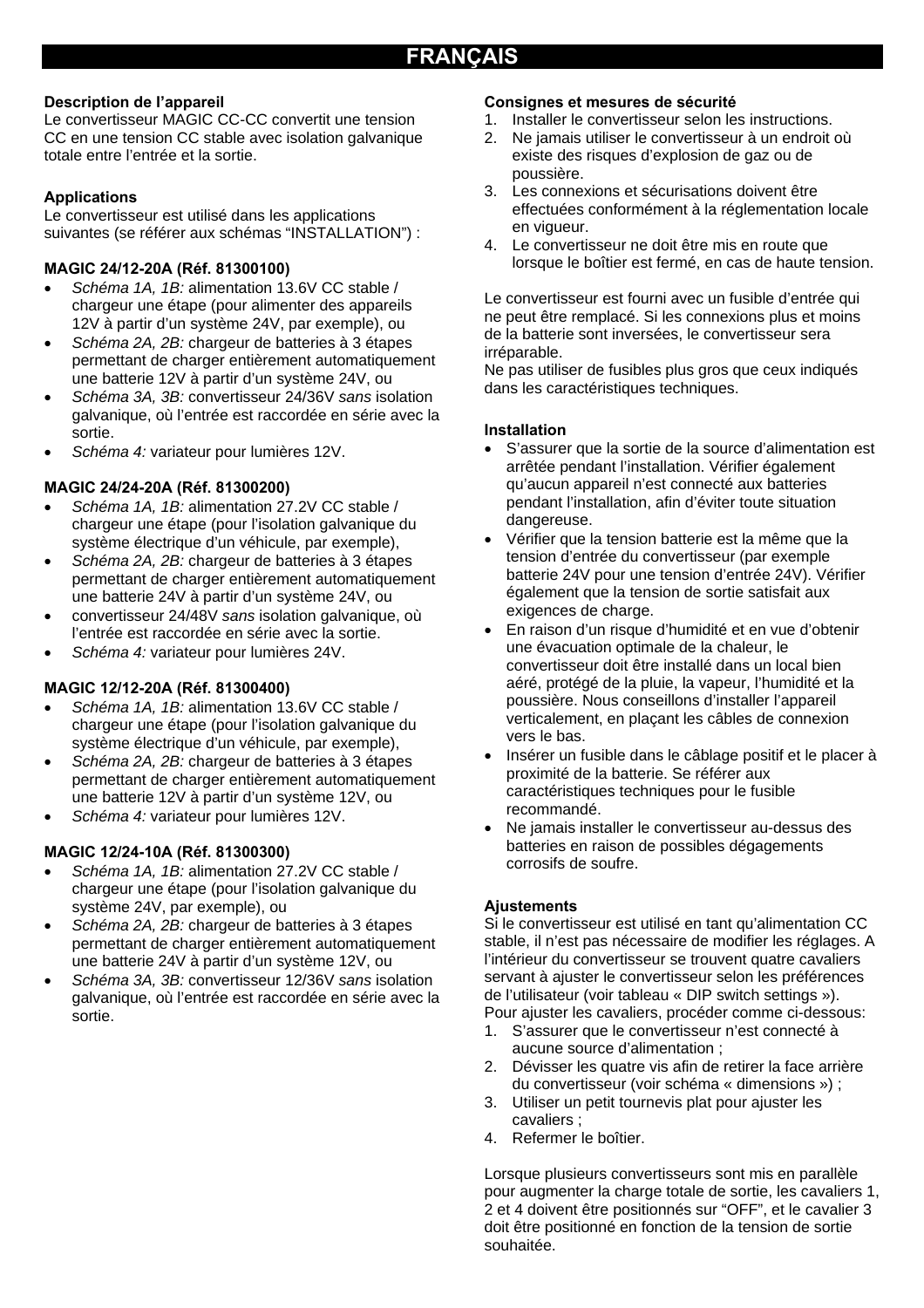#### **Connexions**

Pour une connexion correcte, se référer aux schémas « INSTALLATION ».

- Utiliser des cosses fiables pour connecter les câbles d'entrée et sortie CC.
- Se référer aux caractéristiques techniques pour la taille recommandée du câble électrique.
- Afin de minimiser les interférences EMC, nous conseillons de connecter le pôle négatif de la batterie d'alimentation à la masse.

Connecter un interrupteur entre la connexion « switch » et la masse sortie CC si vous souhaitez utiliser la fonction télécommande et/ou la fonction variateur de lumière (voir le dessin 1B, 2B, 3B).

#### **Contact alarme**

Le contact alarme, connexion côté droit à l'arrière (se référer aux schémas "DIMENSIONS"), est connecté au contact. Dans des conditions normales d'utilisation, le contact est activé et connecté à la masse ; il sera désactivé si la tension d'entrée est trop basse (10,0V ou 20,0V par défaut), si la tension d'entrée est trop élevée (16,0V ou 32,0V par défaut), et en cas de surcharge ou de court-circuit. Le contact sera également désactivé lorsque le MAGIC est arrêté.

#### **Fonctionnement**

Le convertisseur fonctionne automatiquement. Dans des circonstances normales, pas besoin de le démarrer. Malgré sa faible consommation à vide, le convertisseur doit toujours être déconnecté de la batterie d'alimentation lorsqu'il n'est pas utilisé, afin d'éviter que la batterie ne se décharge.

Se référer au tableau « Fonctionnement d'interrupteur » pour obtenir les explications sur les fonctions télécommande et variateur de lumière.

| Fonctionnement d'interrupteur |       |                                                                                                                                                 |  |
|-------------------------------|-------|-------------------------------------------------------------------------------------------------------------------------------------------------|--|
|                               | Court | convertisseur s'arrête.<br>Appuyer de nouveau<br>pour le remettre en<br>route.                                                                  |  |
|                               | Long  | après 1 seconde, la<br>tension de sortie<br>diminue<br>progressivement jusqu'à<br>4V ou 8V. Appuyer de<br>nouveau pour<br>augmenter la tension. |  |

#### **Fonctions étendues**

Le connecteur QRS232 permet d'effectuer différents réglages par un logiciel selon les besoins spécifiques de l'utilisateur (logiciel de contrôle et interface ne sont pas compris). Vérifier les applications sur le site internet www.mastervolt.com. Noter que cette prise n'est pas prévue pour connecter un panneau de télécommande ou une sonde de température.

#### **Chargeur de batterie**



Courbe de charge à 3 étapes. Etape A : Bulk, la batterie est chargée rapidement, jusqu'à 80% environ. Etape B : Absorption, la batterie est chargée de 80-100%. Etape C : Float, la charge de la batterie est maintenue à 100%

#### **Conditions de garantie**

Mastervolt certifie que les convertisseurs sont fabriqués conformément aux normes et dispositions légales en vigueur. Tous les convertisseurs sont minutieusement testés et contrôlés pendant leur production et avant leur livraison. L'utilisation non conforme aux consignes, instructions et dispositions fournies dans ce manuel d'utilisation peut entraîner des dommages et/ou l'appareil ne répondra pas aux spécifications. Ceci peut donner lieu à l'annulation de la garantie.

*La période de garantie est de deux ans.* 

#### **Responsabilité**

Mastervolt décline toute responsabilité dans les cas suivants :

- Dommage indirect survenu suite à l'utilisation du convertisseur.
- Eventuelles erreurs dans le manuel et leurs conséquences.
- Utilisation considérée comme non conforme.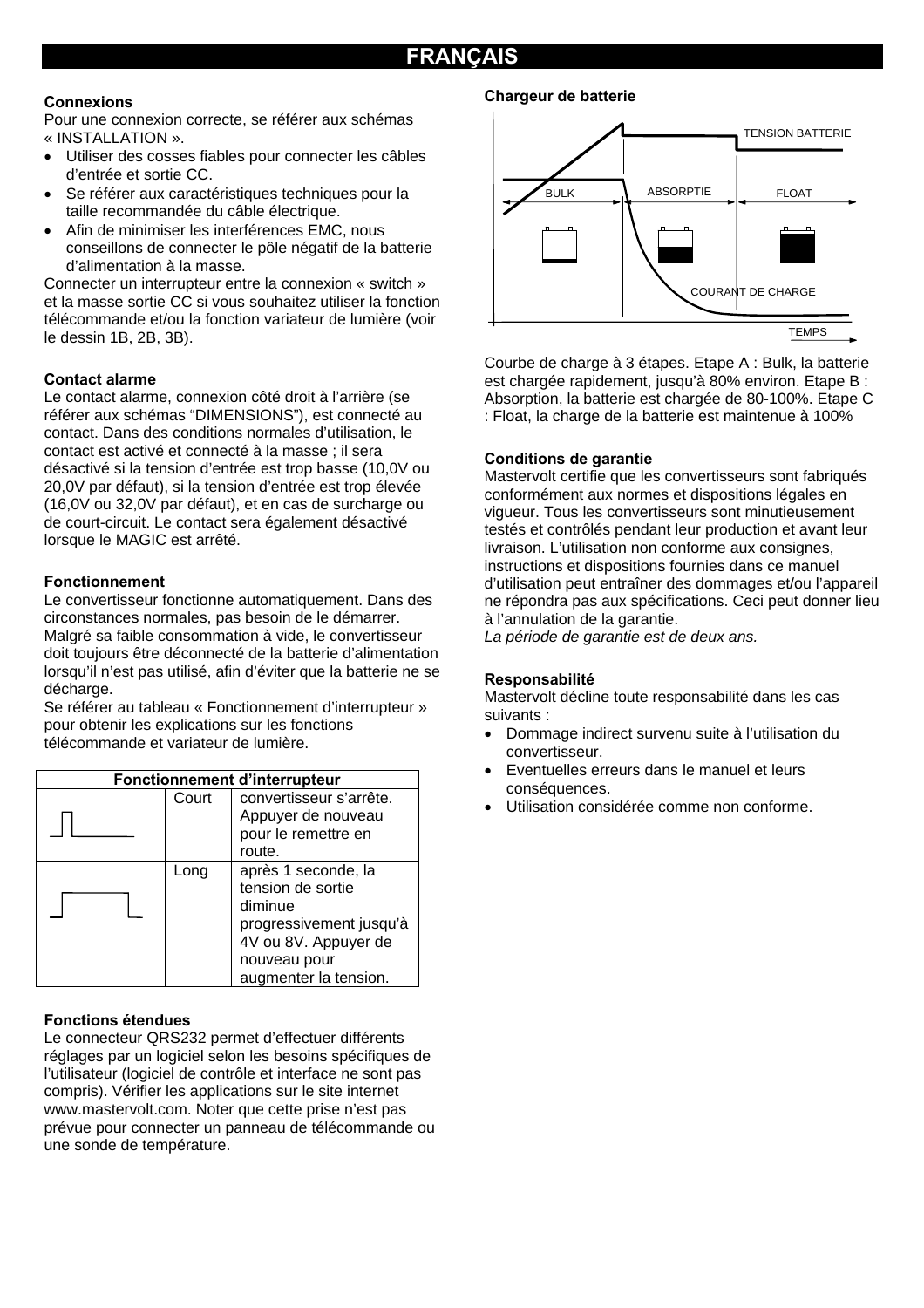#### **Descripción del producto**

El convertidor CC-CC MAGIC convierte el voltaje CC en otro voltaje CC estabilizado con un aislamiento galvánico completo entre la entrada y la salida.

#### **Aplicaciones**

Le ofrece las siguientes aplicaciones (véase ilustraciones "INSTALLATION"):

#### **MAGIC 24/12-20A (Nº artículo 81300100)**

- *ilustración 1A, 1B*: un cargador monofásico / alimentación eléctrica de CC estabilizada de 13.6V (p. ej. para alimentar un equipo de 12V de un sistema de 24V), o
- *ilustración 2A, 2B*: un cargador de baterías trifásico para cargar de forma completamente automática una batería de 12V de un sistema de 24V, o
- *ilustración 3A, 3B*: un convertidor de 24/36V sin aislamiento galvánico, en el cual la entrada se conecta en serie a la salida.
- *ilustración 4*: un atenuador para luces de 12V.

#### **MAGIC 24/24-20A (Nº artículo 81300200)**

- *ilustración 1A, 1B*: un cargador monofásico / alimentación eléctrica de CC estabilizada de 27.2VCC (p. ej. para un aislamiento galvánico del sistema eléctrico del vehículo)
- *ilustración 2A, 2B*: un cargador de baterías trifásico para cargar de forma completamente automática una batería de 24V de un sistema de 24V, o
- *ilustración 3A, 3B*: un convertidor de 24/48V sin aislamiento galvánico, en el cual la entrada se conecta en serie a la salida.
- *ilustración 4*: un atenuador para luces de 24V

#### **MAGIC 12/12-20A (Nº artículo 81300400)**

- *ilustración 1A, 1B*: un cargador monofásico / alimentación eléctrica de CC estabilizada de 13.6VCC (p. ej. para un aislamiento galvánico del sistema eléctrico del vehículo)
- *ilustración 2A, 2B*: un cargador de baterías trifásico para cargar de forma completamente automática una batería de 12V de un sistema de 12V, o
- *ilustración 4*: un atenuador para luces de 12V.

#### **MAGIC 12/24-10A (Nº artículo 81300300)**

- *ilustración 1A, 1B*: un cargador monofásico / alimentación eléctrica de CC estabilizada de 27.2V (p. ej. para el aislamiento galvánico del sistema de 24V), o
- *ilustración 2A, 2B*: un cargador de baterías trifásico para cargar de forma completamente automática una batería de 24V de un sistema de 12V, o
- *ilustración 3A, 3B*: un convertidor de 12/36V sin aislamiento galvánico, en el cual la entrada se conecta en serie a la salida.

#### **Prescripciones y medidas de seguridad**

- 1. Instale el convertidor según las instrucciones indicadas.
- 2. Nunca use el convertidor en sitios donde exista peligro de explosiones de gas o polvo.
- 3. Las conexiones y medidas de seguridad siempre se deben llevar a cabo de acuerdo con las normativas vigentes en el país.
- 4. Debido a la posible existencia de voltajes letales, sólo puede aceptarse el funcionamiento del convertidor con la cubierta cerrada.

Integre un fusible en el cableado positivo y colóquelo cerca de la batería. Consulte las especificaciones para saber cuál es el fusible recomendado.

#### **Instalación**

- Para prevenir situaciones de peligro, asegúrese que la salida de la fuente de alimentación esté desconectada y de que ningún consumo permanezca conectado a las baterías, durante la instalación.
- Antes de conectar, compruebe que el voltaje de la batería es el mismo que el del voltaje de entrada del transformador (p.ej. una batería de 24V para un voltaje de entrada de 24V). Compruebe también que el voltaje de salida satisface los requisitos de la carga.
- Para evitar una posible acumulación de humedad y permitir una óptima disipación de calor, se debe instalar el cargador de baterías en un espacio bien ventilado, protegidos contra la lluvia, la condensación, la humedad y el polvo. Aconsejamos montar las unidades con los cables de conexión hacia abajo.
- Integre un fusible en el cableado positivo y colóquelo cerca de la batería. Consulte las especificaciones para saber cuál es el fusible recomendado.
- El convertidor no debe instalarse por encima de las baterías debido a la posible presencia de humos sulfurosos corrosivos.

#### **Ajustes**

No es necesario cambiar los ajustes si el convertidor se utiliza como una alimentación eléctrica de CC estabilizada.En el interior del convertidor pueden encontrarse cuatro conmutadores DIP para ajustar el convertidor según sus preferencias personales (véase la tabla "dip switch settings").

Para ajustar los conmutadores DIP, proceda del modo siguiente:

- 1. Asegúrese de que el convertidor está desconectado de toda fuente de alimentación eléctrica;
- 2. Quite el panel posterior del convertidor aflojando los cuatro tornillos (véase el plano "dimensions");
- 3. Use un pequeño destornillador de hoja plana para cambiar los ajustes DIP;
- 4. Vuelva a montar el panel posterior.

Cuando varios convertidores se colocan en paralelo para aumentar la corriente de salida total, los conmutadores DIP 1, 2 y 4 se deben ajustar a la posición "OFF", mientras que el conmutador DIP 3 depende del voltaje de salida preferido.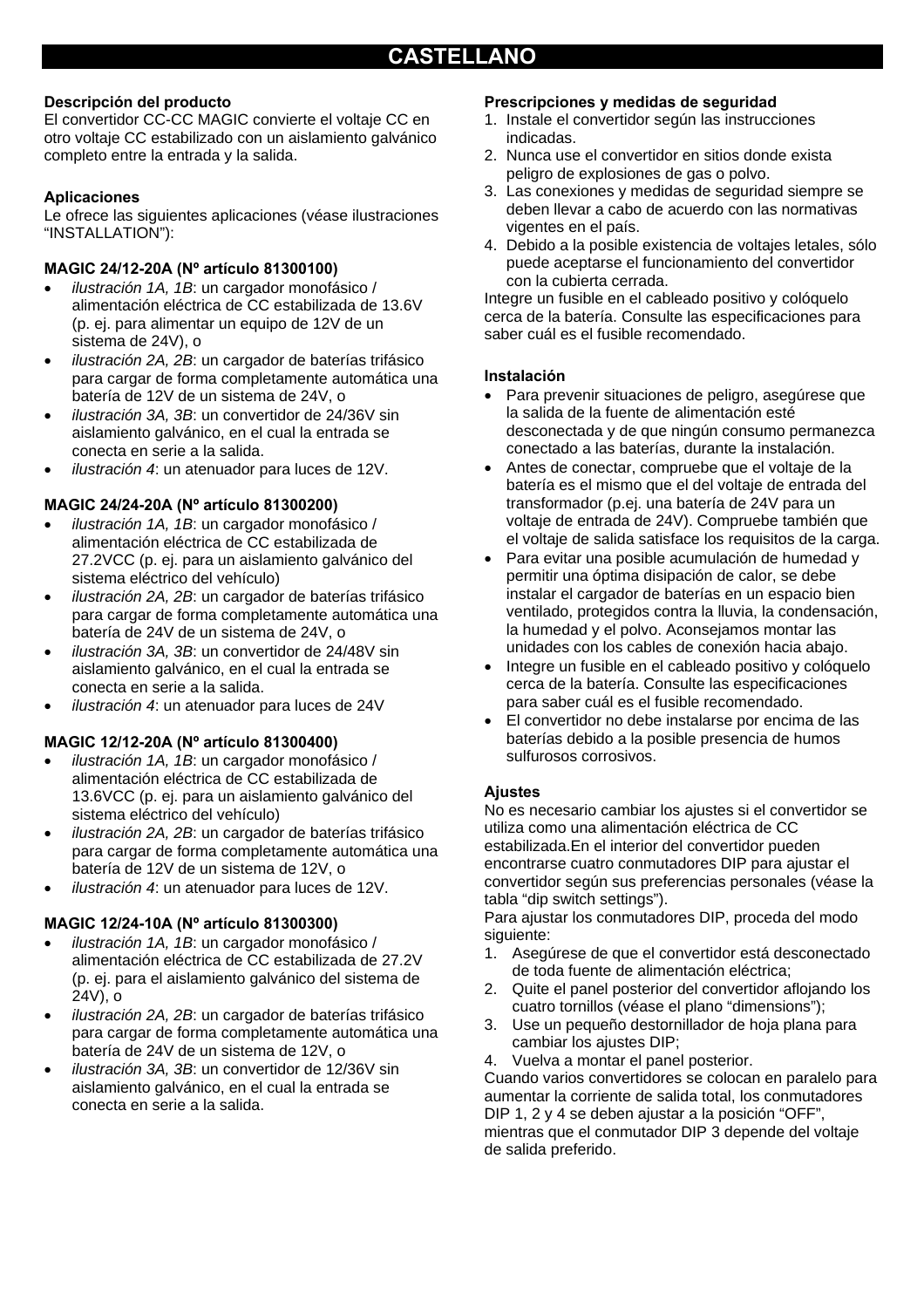#### **Conexión**

Para una conexión correcta - véase figura "connections".

- Para fijar los hilos a la entrada y salida de CC use un cable con terminales de conexión fiable.
- Consulte las especificaciones para saber cuál es el tamaño de cable recomendado.
- Para reducir al mínimo toda interferencia EMC le aconsejamos la conexión a tierra del polo negativo de la batería de alimentación.

Si desea usar la función de conmutador a distancia y/o la función de regulación de la intensidad de la luz, conecte un interruptor instantáneo entre la conexión del "salida" y la puesta a tierra común (vea el dibujo 1B, 2B, 3B)

#### **Contacto de alarma**

El contacto de alarma, la conexión en la parte derecha posterior (véase ilustraciones "DIMENSIONS"), está conectado al contacto. El contacto se activa en una situación normal (la conexión del "salida" de CC) y se desactivará si el voltaje de entrada es demasiado bajo (valor por defecto 10.0V ó 20.0V), demasiado elevado (valor por defecto 16.0V ó 32.0V), en caso de sobrecarga o cortocircuito. El contacto también se desactiva cuando MAGIC se desconecta.

#### **Instrucciones de uso**

El convertidor funciona automáticamente. En circunstancias normales no hay necesidad de hacerlo funcionar. A pesar de su bajo consumo cuando no carga, el transformador debe estar desconectado de la batería cuando no está en uso, para evitar una descarga de la batería.

Consulte la tabla "funcionamiento del interruptor" para la explicación de la función del conmutador a distancia / regulador de la intensidad de luz.

| <b>FUNCIONAMIENTO DEL INTERRUPTOR</b> |              |                      |  |
|---------------------------------------|--------------|----------------------|--|
|                                       | <b>Breve</b> | El convertidor se    |  |
|                                       |              | desconecta. Vuelva a |  |
|                                       |              | pulsar para          |  |
|                                       |              | conectarlo.          |  |
|                                       | Prolongado   | Al cabo de 1 segundo |  |
|                                       |              | el voltaje de salida |  |
|                                       |              | disminuye lentamente |  |
|                                       |              | hasta                |  |
|                                       |              | 4 V o 8V. Vuelva a   |  |
|                                       |              | pulsar para aumentar |  |
|                                       |              | el voltaje.          |  |

#### **Funciones ampliadas**

Mediante la clavija "QRS232 communication port" se pueden modificar los diversos ajustes a través de programas de software, para adaptar el cargador a sus necesidades específicas. (software de control e interface son disponibles bajo pedido). Visite la página de Internet www.mastervolt.com para más información. Tenga en cuenta que esta clavija no se debe utilizar para conectar un sensor de temperatura o un panel de control remoto.

#### **Cargador de batería**



Curva de carga de tres etapas. Fase A: BULK, para carga rápida del 0 al 80%, Fase B: ABSORPCIÓN, la batería se carga del 80 al 100%. Fase C: FLOTACIÓN, la batería se mantiene en estado de carga total.

#### **Garantía**

Mastervolt garantiza que los convertidores están fabricados conforme a las normas y especificaciones legales aplicables. Durante la fabricación y antes de su entrega, todos los convertidores han sido sometidos a diversos controles y pruebas. Si al utilizar el convertidor no se respetan las prescripciones, indicaciones y disposiciones recogidas en este manual de instrucciones, pueden producirse daños en el mismo y / o el aparato no cumplirá las especificaciones indicadas. Tanto lo uno como lo otro pueden implicar la anulación de la garantía.

*La garantía tiene un periodo de validez de 2 años.* 

#### **Responsabilidad**

En ningún caso Mastervolt asumirá responsabilidad alguna derivada de:

- Los daños provocados por el uso del convertidor.
- Eventuales errores en el manual de instrucciones correspondiente y sus posibles consecuencias.
- Cualquier uso del producto distinto de aquellos para los que está destinado.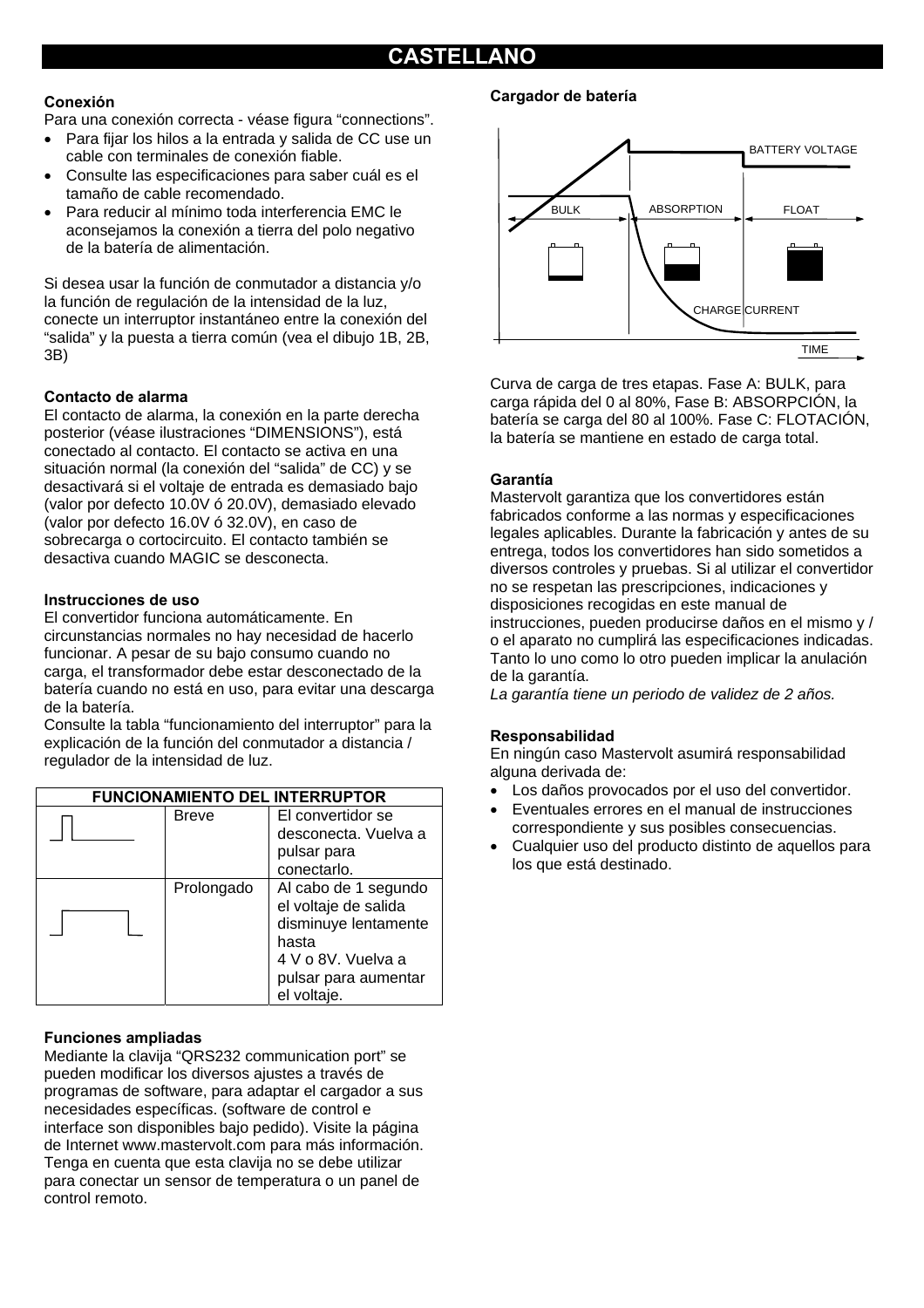#### **Descrizione del prodotto**

Il convertitore DC-DC MAGIC consente di convertire un voltaggio a corrente contnua (DC) in un altro voltaggio DC stabilizzato, con pieno isolamento galvanico tra l'ingresso e l'uscita.

#### **Applicazioni**

Esso offre le seguenti applicazioni (vedere i disegni "INSTALLAZIONE"):

#### **MAGIC 24/12-20A (Numero di pezzo: 81300100)**

- *installazione 1A, 1B*: un alimentatore stabilizzato da 13.6VDC / caricatore mobile monostadio (ad esempio per l'alimentazione di dispositivi a 12V a partire da un sistema a 24V), oppure
- *installazione 2A, 2B*: un caricabatterie a tre stadi per caricare batterie da 12V a partire da un sistema a 24V in modo completamente automatico, oppure
- *installazione 3A, 3B*: un trasformatore 24/36V senza isolazione galvanica, nel quale l'ingresso è collegato in serie all'uscita.
- *installazione 4*: un oscuratore graduale per luci da 12V

#### **MAGIC 24/24-20A (Numero di pezzo: 81300200)**

- *installazione 1A, 1B*: un alimentatore stabilizzato da 27.2VDC / caricatore mobile monostadio (ad esempio per isolare galvanicamente il sistema elettrico del veicolo)
- *installazione 2A, 2B*: un caricabatterie a tre stadi per caricare batterie da 24V a partire da un sistema a 24V in modo completamente automatico, oppure
- *installazione 3A, 3B*: un trasformatore 24/48V senza isolazione galvanica, nel quale l'ingresso è collegato in serie all'uscita
- *installazione 4*: un oscuratore graduale per luci da 24V

#### **MAGIC 12/12-20A (Numero di pezzo: 81300400)**

- *installazione 1A, 1B*: un alimentatore stabilizzato da 13.6VDC / caricatore mobile monostadio (ad esempio per isolare galvanicamente il sistema elettrico del veicolo)
- *installazione 2A, 2B*: un caricabatterie a tre stadi per caricare batterie da 12V a partire da un sistema a 12V in modo completamente automatico, oppure
- *installazione 4*: un oscuratore graduale per luci da 12V

#### **MAGIC 12/24-10A (Numero di pezzo: 81300300)**

- *installazione 1A, 1B*: un alimentatore stabilizzato da 27.2VDC / caricatore mobile monostadio (ad esempio per isolare galvanicamente il sistema elettrico da 24V)
- *installazione 2A, 2B*: un caricabatterie a tre stadi per caricare batterie da 24V a partire da un sistema a 12V in modo completamente automatico, oppure
- *installazione 3A, 3B*: un trasformatore 12/36V senza isolazione galvanica, nel quale l'ingresso è collegato in serie all'uscita.

#### **Prescrizioni e misure di sicurezza**

- 1. Effettuare la messa in opera in osservanza alle istruzioni fornite.
- 2. Non utilizzare mai il convertitore in presenza di gas o in aree a rischio di esplosione causata da polvere.
- 3. Gli allacciamenti ed i dispositivi di protezione devono essere realizzati in conformità alle norme localmente vigenti.
- 4. Poiché sussistono voltaggi letali, il convertitore può essere posto in funzionamento solo con il coperchio chiuso.

Il convertitore è dotato di un fusibile di ingresso non sostituibile. Se si scambiano i collegamenti positivo e negativo della batteria, non sarà possibile riparare il trasformatore. Non usare fusibili più grandi di quelli indicati nelle specifiche.

#### **Installazione**

- Verificare che durante l'installazione, l'uscita della fonte di energia sia spenta. Inoltre verificare che gli utilizzatori collegati alla batteria siano spenti, per prevenire pericoli.
- Prima del collegamento, controllate che la tensione della batteria coincida con la tensione di ingresso del convertitore (ad esempio, una batteria da 24V per una tensione di ingresso di 24V). Verificate anche che la tensione di uscita sia conforme ai requisiti di carico.
- Per evitare il rischio di accumulo di condensa e assicurare una dispersione ottimale del calore, il convertitore MAC 24/12-20A deve poter operare in un'area ben ventilata, protetti dalla pioggia, vapori, salmastro e polvere. Consigliamo di montare le unità in verticale, con i cavi di collegamento rivolti verso il basso.
- Integrare un fusibile nel cablaggio positivo e collocarlo vicino alla batteria. Per il fusibile consigliato, vedere le specifiche.
- Non installare il convertitore sopra le batterie a causa di possibili vapori solforosi corrosivi.

#### **Impostazioni**

Se il convertitore viene utilizzato come alimentatore stabilizzato a corrente continua, non è necessario modificare le impostazioni. All'interno del convertitore si trovano quattro interruttori DIP che servono a regolare il convertitore secondo le preferenze personali (vedere la tabella "DIP switch settings").

Per regolare gli interruttori DIP procedere come segue:

- 1. Assicurarsi di aver scollegato il convertitore da qualsiasi fonte di alimentazione;
- 2. Togliere il rivestimento posteriore del convertitore allentando le quattro viti (vedi grafico "dimensions");
- 3. Usare un cacciavite piccolo a lama piatta per cambiare le impostazioni DIP;
- 4. Ricollocare il rivestimento posteriore.

Quando si collegano in parallelo diversi trasformatori al fine di aumentare la corrente totale in uscita, è necessario spostare in posizione "OFF" gli interruttori DIP 1, 2 e 4, mentre l'interruttore DIP 3 dipende dal voltaggio di uscita preferito.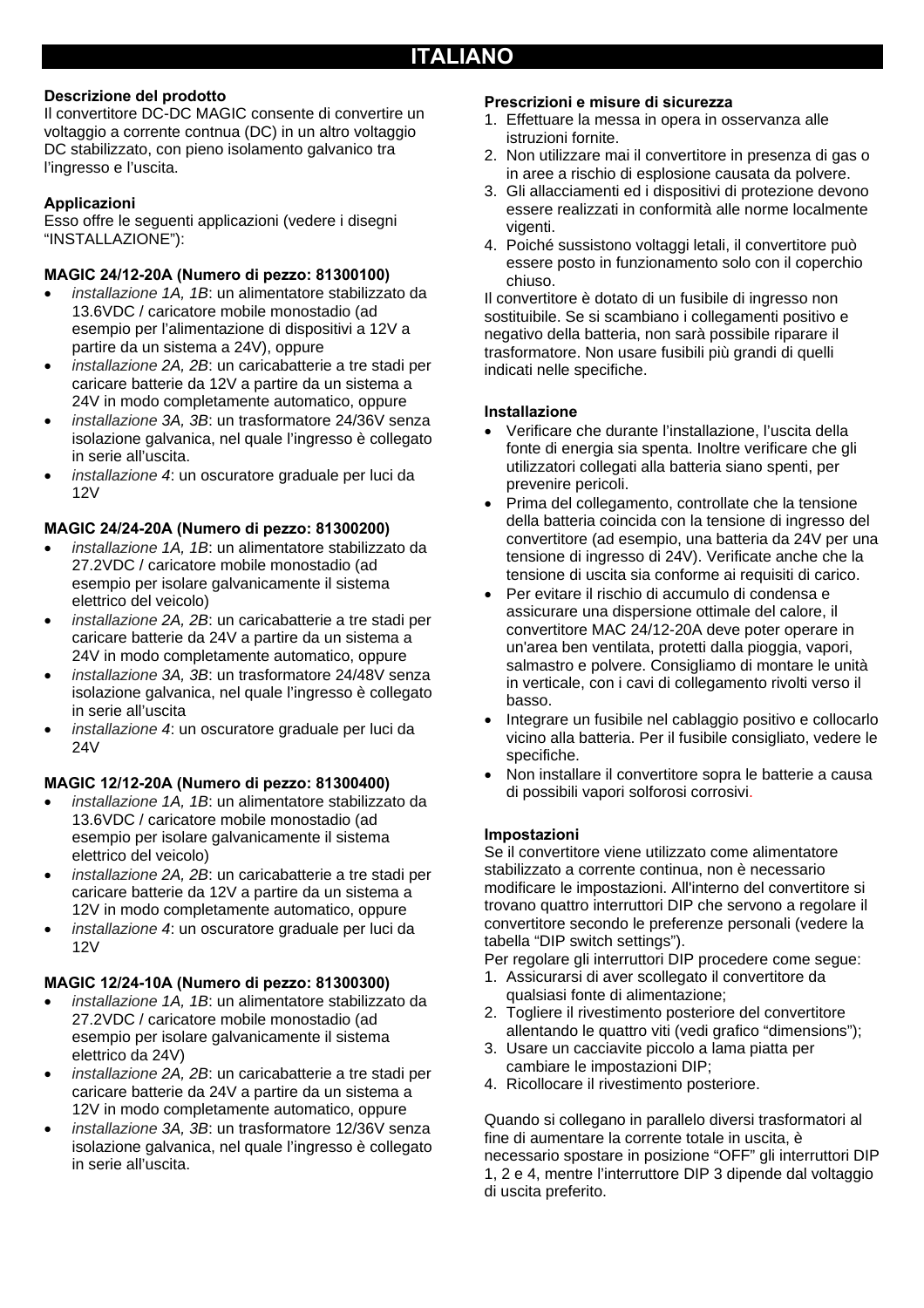## **ITALIANO**

#### **Collegamenti**

Per collegamento corretto - vedi schema "connections".

- Utilizzare dei terminali di fine cavo affidabili per fissare i fili all'entrata e all'uscita della corrente continua.
- Consultare le specifiche per le dimensioni consigliate delle linee.
- Per minimizzare eventuali interferenze di compatibilità elettromagnetica consigliamo di collegare a terra il polo negativo della batteria di alimentazione.

Se si vuole utilizzare la funzione di interruttore a distanza e/o la funzione di regolazione dell'intensità luminosa, (disegni 1B, 2B e 3B), collegare un interruttore tra il contatto "SWITCH" e il contatto negativo dell'uscita DC.

#### **Contatto di allarme**

Posteriormente, sul lato destro (disegni "DIMENSIONS"), è collegato il contatto di allarme. Nelle normali condizioni di funzionamento, il contatto è attivo. Il contatto di allarme si disattiva nei seguenti casi (il contatto negativo dell'uscita DC); tensione troppo bassa (minore di 10 V o minore doi 20 V), tensione troppo elevata (maggiore di 16 V o maggiore di 32 V),sovraccarico, cortocircuito, MAGIC spento.

#### **Istruzioni per l'uso**

Il convertitore funziona automaticamente. In condizioni normali non c'è bisogno di azioni specifiche. Nonostante il suo basso consumo in assenza di carico, il convertitore deve essere staccato dalla batteria stessa quando non è usato per evitare di scaricare la batteria. Consultare la tabella "funzionamento interruttore" per spiegazioni sulla funzione di interruttore a distanza / la funzione di regolazione della luce.



#### **Funzioni ampliate**

Mediante la presa "QRS232 communication port" è possibile effettuare le diverse regolazioni avvalendosi di un software, in modo da rendere l'apparecchio rispondente alle proprie esigenze. (Software di gestione e interfaccia non a corredo). Si consiglia di consultare il sito internet www.mastervolt.com per le possibili applicazioni. Tenere presente che questa presa non è adatta al collegamento di una sonda della temperatura o uno panello di controllo.

#### **Caricabatterie**



La curva di carico a 3 stadi. Lo stadio A: Bulk è per la carica veloce da 0 all'80%; lo stadio B Absorption, la batteria è caricata dall'80% al 100%; Stadio C: Float, la batteria è mantenuta nello stato di piena carica.

#### **Garanzia**

La Mastervolt garantisce che i convertitori di sua produzione sono stati costruiti secondo le norme e disposizioni applicabili. Durante la produzione e prima della consegna, tutti i convertitori sono sottoposti a severi test e collaudi. Il non attenersi alle prescrizioni, istruzioni e disposizioni riportate nella presente guida può causare danneggiamenti e/o la mancata rispondenza degli apparecchi alle specifiche, circostanze che possono causare il decadere del diritto alla garanzia.

*La garanzia ha una validità di 2 anni.* 

#### **Responsabilità**

La Mastervolt declina ogni responsabilità per:

- Danni indiretti legati all'uso del convertitore.
- Eventuali errori o omissioni nelle istruzioni per l'uso e le conseguenze che ne derivano.
- Un utilizzo del prodotto non conforme allo scopo previsto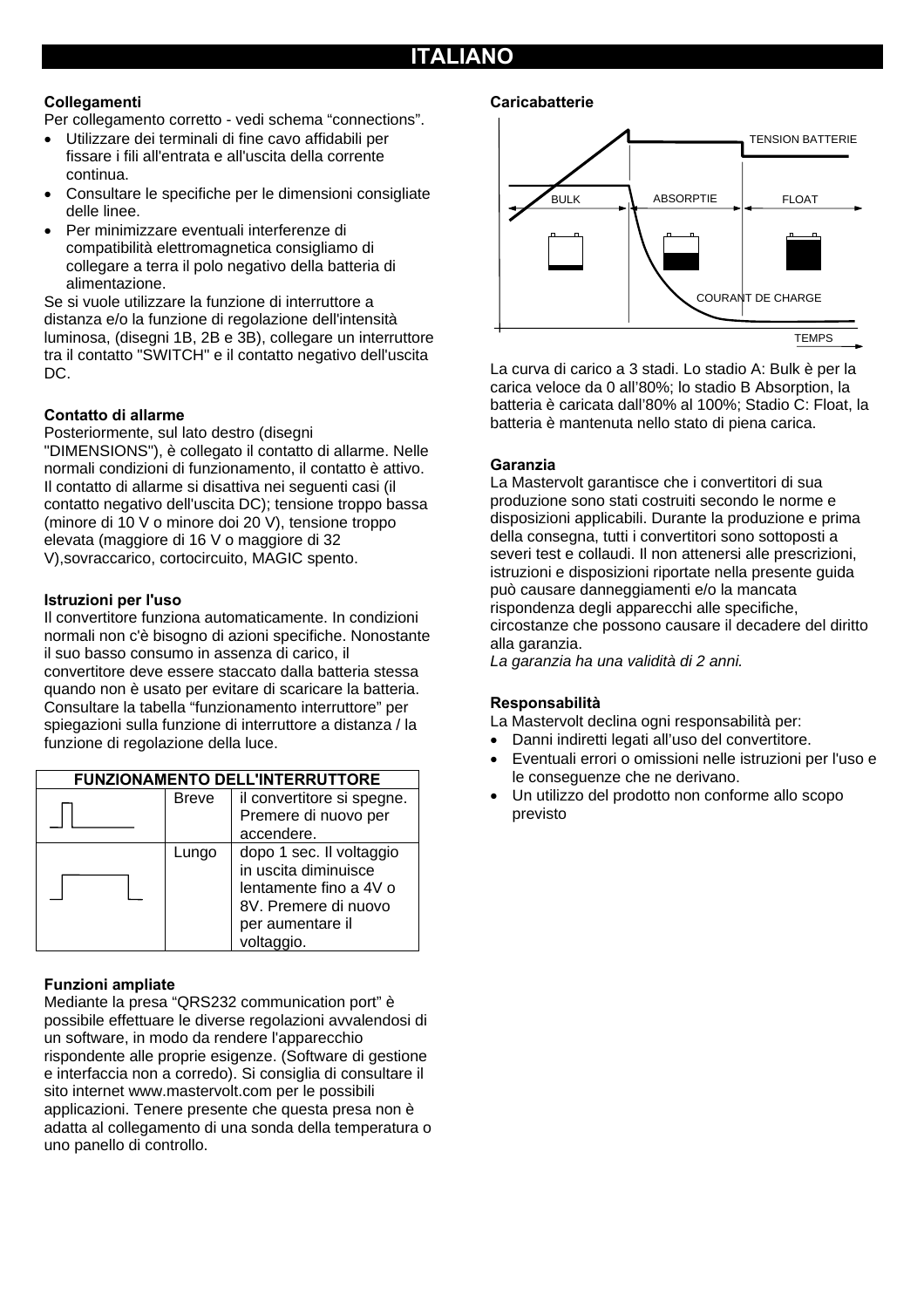## **INSTALLATION 1A: STABILIZED VOLTAGE SUPPLY**



## **INSTALLATION 1B: STABILIZED VOLTAGE SUPPLY WITH REMOTE SWITCH**



*- Stabilized DC power supply with remote switch function* 

*singola* 

- *Gestabiliseerde DC-voeding met afstandsbedieningschakelaar*
- *Stabilisierte DC-Speisung mit Fernbedienungsschalter*
- *Alimentation stable CC avec fonction télécommande*
- *Alimentación de CC con función de conmutador a distancia.*
- *Alimentatore a corrente continua stabilizzata da con funzione di interruttore a distanza*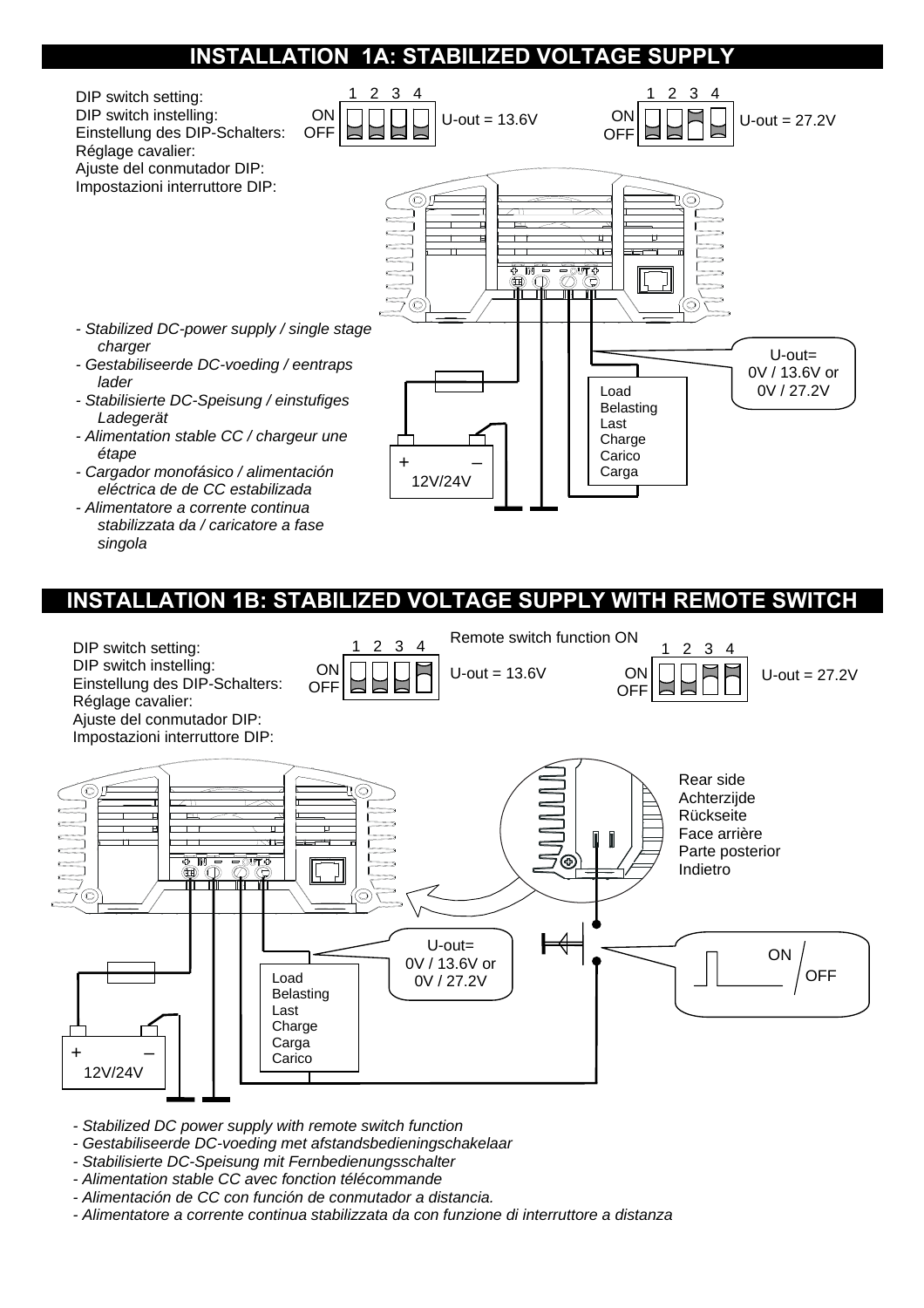# **INSTALLATION 2A: 3-STEP BATTERY CHARGER**

DIP switch setting: 3 stage charger. DIP switch instelling: 3-traps lader. Einstellung DIP-Schalter: 3-Stufiges Ladegerät. Réglage cavalier: chargeur trois étapes. Impostazioni interruttore DIP: caricatore a 3 passi. Ajuste del conmutador DIP: cargador trifásico.



12V battery charger, **3-STEP CHARGE, I= 80%** 

24V battery charger, **3-STEP CHARGE**, I= 80%



- *Automatic 3-step battery charger*
- *Automatische drietraps acculader*
- *Automatisches 3-stufiges Batterieladegerät*
- *Chargeur de batterie automatique à 3 étapes*
- *Cargador automático de batería trifásico*
- *Caricabatterie automatico a 3 passi*



**INSTALLATION 2B: 3-STEP BATTERY CHARGER WITH REMOTE SWITCH** 

DIP switch setting: DIP switch instelling: Einstellung des DIP-Schalters: Réglage cavalier:

Ajuste del conmutador DIP: Impostazioni interruttore DIP:



12V battery charger, **3-STEP CHARGE**, I= 80% Remote switch function ON

24V battery charger, **3-STEP CHARGE**, I= 80% Remote switch function ON



- *Automatic 3-step battery charger with remote switch function*
- *Automatische drietraps acculader met afstandsbedieningschakelaar*
- *Automatisches 3-stufiges Batterieladegerät mit Fernbedienungsschalter*
- *Chargeur de batterie automatique à trois étapes avec fonction télécommande*
- *Cargador automático de batería trifásico con función de conmutador a distancia*
- *Caricabatterie automatico a 3 passi con funzione di interruttore a distanza*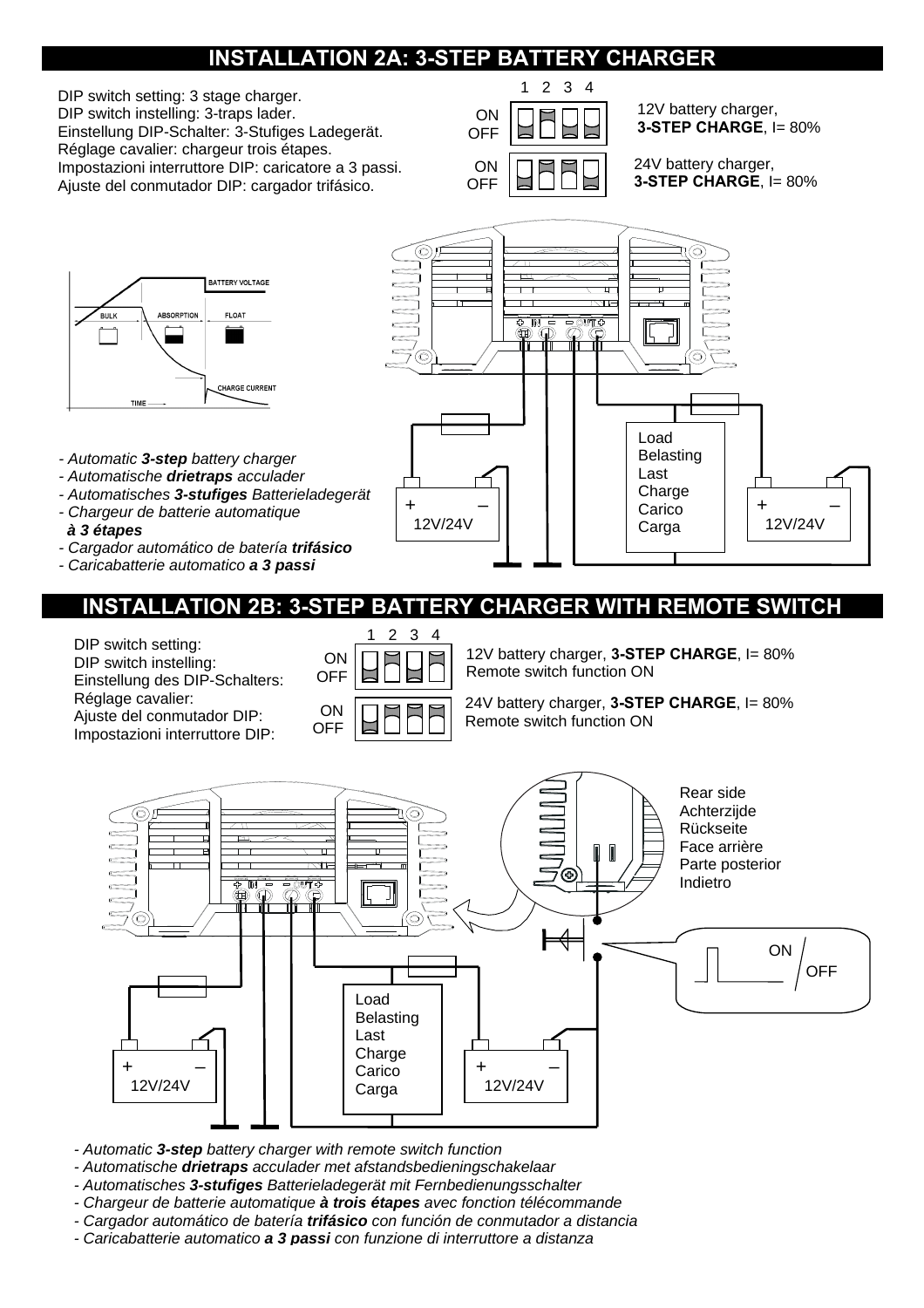# **INSTALLATION 3A: 12/36, 24/36 OR 24/48 CONVERTER**



## **INSTALLATION 3B: 12/36, 24/36 OR 24/48 CONVERTER WITH REMOTE SWITCH**





*- A 12/36, 24/36 or 24/48V converter without galvanic insulation with remote switch function* 

*- Een 12/36, 24/36 of 24/48V converter zonder galvanische scheiding met afstandsbedieningschakelaar* 

*- Ein 12/36, 24/36 oder 24/48V Wandler ohne galvanische Trennung mit Fernschaltfunktion.* 

*- Convertisseur 12/36, 24/36 ou 24/48V sans isolation galvanique avec fonction télécommande.* 

*- Un convertidor de 12/36, 24/36 o 24/48V sin aislamiento galvánico y con función de conmutador a distancia* 

*- Un trasformatore 12/36, 24/36 o 24/48V senza isolamento galvanico con funzione di interruttore a distanza*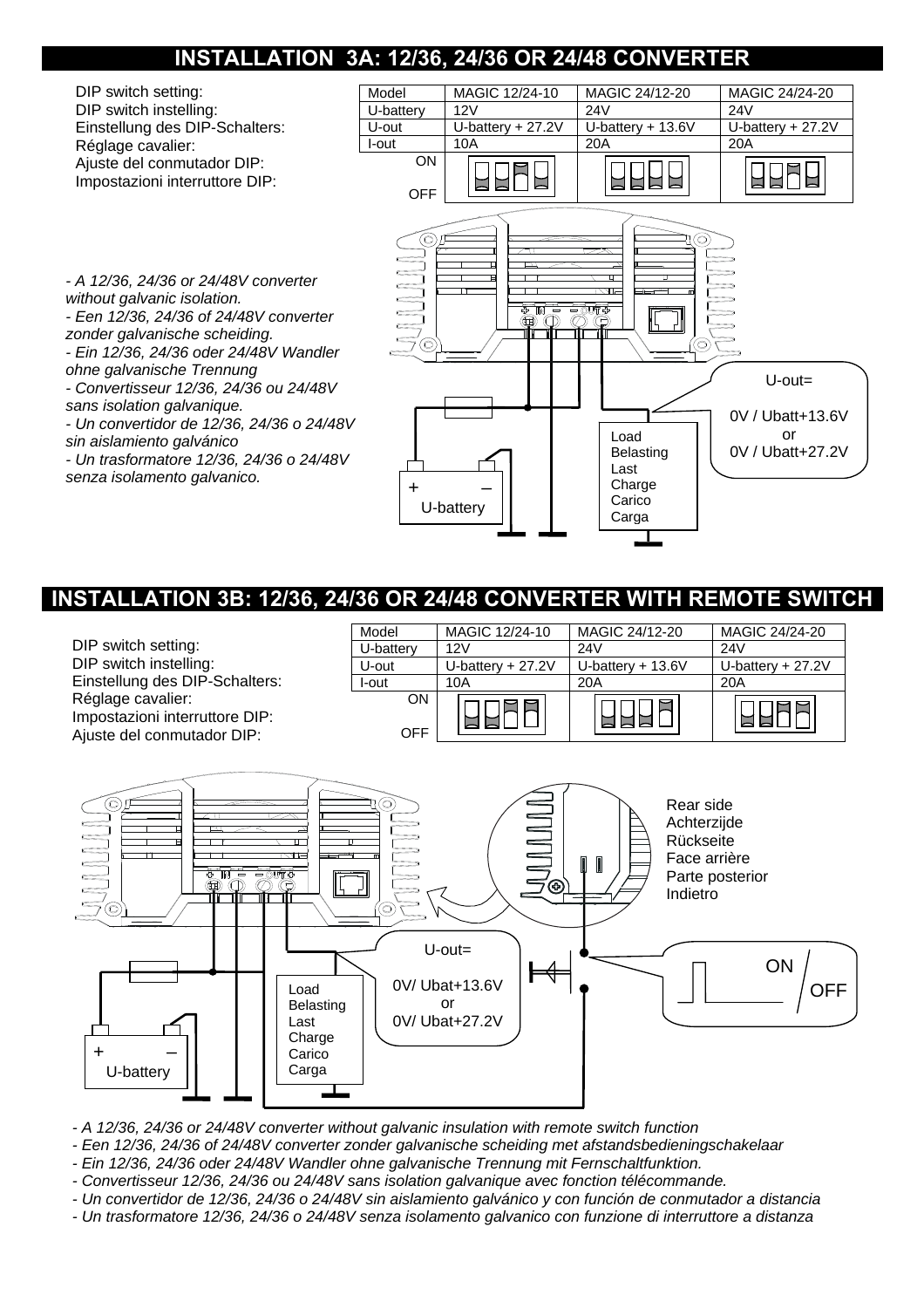## **INSTALLATION 4: DIMMER**

 $U$ -out = 4.0...13.0V Dimmer and remote switch function ON  $U$ -out =  $8.0...26.0V$ Dimmer and remote switch function ON 1 2 3 4 DIP switch setting: DIP switch instelling: Einstellung des DIP-Schalters: Réglage cavalier: Ajuste del conmutador DIP: Impostazioni interruttore DIP: **ON OFF ON OFF** 



*Dimmer configuration for 12 or 24V halogen lights with remote switch function Dimmer schakeling voor 12 of 24V halogeen verlichting met afstandsbedieningschakelaar Dimmerschaltung für 12 oder 24V Halogenbeleuchtung mit Fernbedienungsschalter Configuration variateur pour lumières halogènes 12 ou 24V avec fonction télécommande Configuración de atenuador para luces halógenas de 12 o 24 V con función de conmutador a distancia Configurazione di regolazione per lampade alogene da 12 o 24V con funzione di interruttore a distanza* 

# **DIP SWITCH SETTINGS**

| ON<br>Default: OFF<br><b>OFF</b> |                                 |                                    |                                                 |                             |
|----------------------------------|---------------------------------|------------------------------------|-------------------------------------------------|-----------------------------|
|                                  |                                 |                                    |                                                 |                             |
| #                                | 1 Activate $\rightarrow$ ON     | 2 Activate $\rightarrow$ ON        | $3 12V \rightarrow$ OFF<br>$24V \rightarrow ON$ | 4 Activate $\rightarrow$ ON |
| <b>Function</b>                  | Dimmer function                 | 3-step charge mode                 | Output voltage<br>13.6V / 27.2V                 | Remote switch               |
| Functie                          | Dimmer functie                  | 3-traps laadfunctie                | Uitgangsspanning<br>13.6V / 27.2V               | Afstandsbedieningschakelaar |
| <b>Funktion</b>                  | Lichtdimmer                     | 3-stufiger<br><b>Batterielader</b> | Ausgangsspannung<br>13.6V / 27.2V               | Fernbedienungsschalter      |
| Fonctionnement                   | Fonction variateur              | Mode de charge à<br>trois étapes   | Tension de sortie<br>13.6V / 27.2V              | Interrupteur télécommande   |
| Función                          | Función de<br>atenuación de luz | Modo de carga<br>trifásico         | Voltaje de salida<br>13.6V / 27.2V              | Conmutador a distancia      |
| Funzione                         | Funzione di<br>regolazione      | Modalità di carica a<br>3 passi    | Voltaggio in uscita<br>13.6V / 27.2V            | Interruttore a distanza     |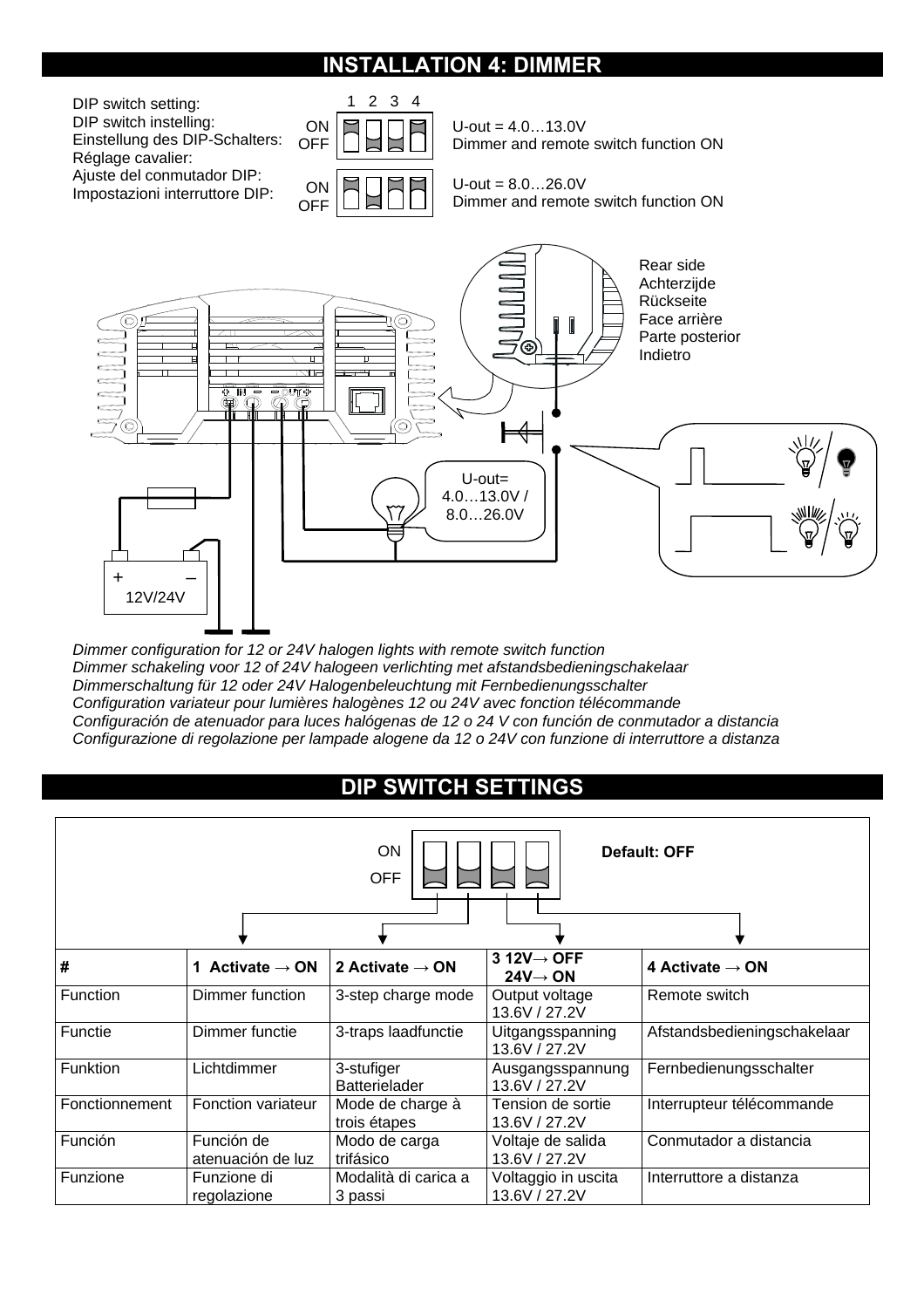# **DIMENSIONS**

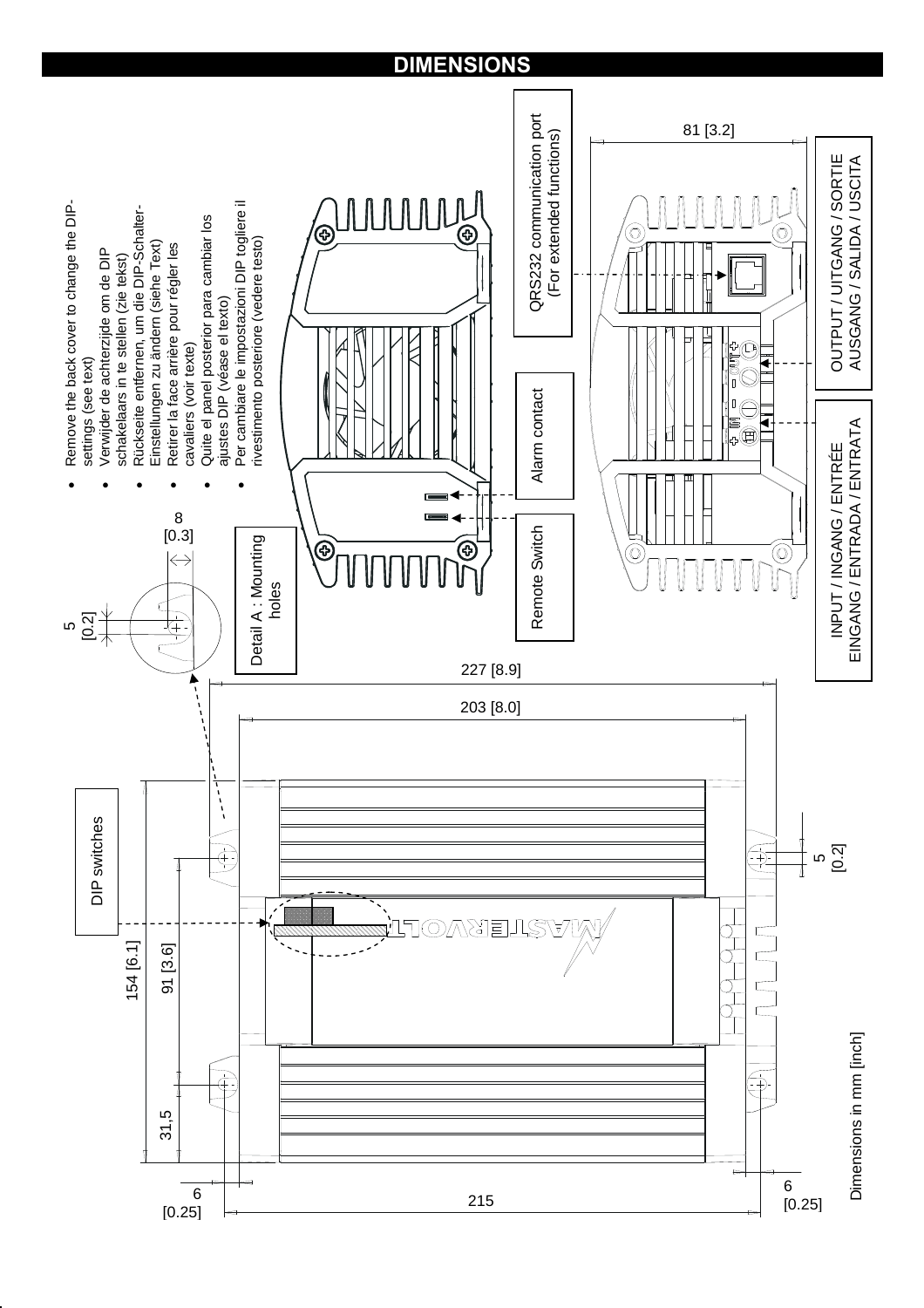# **SPECIFICATIONS MAGIC**

| <b>Model</b>                                     | <b>MAGIC 24/12-20A</b>                                                                                                                              | <b>MAGIC 24/24-20A</b>                                       | <b>MAGIC 12/12-20A</b>                                                                               | <b>MAGIC 12/24-10A</b>          |  |
|--------------------------------------------------|-----------------------------------------------------------------------------------------------------------------------------------------------------|--------------------------------------------------------------|------------------------------------------------------------------------------------------------------|---------------------------------|--|
| Part no.                                         | 81300100                                                                                                                                            | 81300200                                                     | 81300400                                                                                             | 81300300                        |  |
| Nominal input voltage                            | <b>24V</b>                                                                                                                                          | 24V                                                          | 12V                                                                                                  | 12V                             |  |
| Input range, full output specifications          | 19-32V DC                                                                                                                                           | 19-32V DC                                                    | $11-16V$ DC                                                                                          | 11-16V DC                       |  |
| Input range, three step charger mode             | 24-32V DC                                                                                                                                           | 24-32V DC                                                    | 12-16V DC                                                                                            | 12-16V DC                       |  |
| Input range, no defects                          | 0-35V DC                                                                                                                                            | 0-35V DC                                                     | 0-17.5V DC                                                                                           | 0-17.5V DC                      |  |
| Low voltage set point to trigger alarm *         | 20.0V DC                                                                                                                                            | 20.0V DC                                                     | 10.0V DC                                                                                             | 10.0V DC                        |  |
| Delay lower input set point *                    | 30 sec.                                                                                                                                             | 30 sec.                                                      | 30 sec.                                                                                              | 30 sec.                         |  |
| Recommended fuse input                           | $15A-T$                                                                                                                                             | 30A-T                                                        | 30A-T                                                                                                | 30A-T                           |  |
| Wire size $<$ 3m                                 | 4mm <sup>2</sup> /AWG11                                                                                                                             | 6mm <sup>2</sup> /AWG9                                       | 6mm <sup>2</sup> /AWG9                                                                               | 6mm <sup>2</sup> /AWG9          |  |
| Wire size $> 3m$                                 | 6mm <sup>2</sup> /AWG9                                                                                                                              | 10mm <sup>2</sup> /AWG7                                      | 10mm <sup>2</sup> /AWG7                                                                              | 10mm <sup>2</sup> /AWG7         |  |
|                                                  |                                                                                                                                                     |                                                              |                                                                                                      |                                 |  |
| Output<br>Voltage adjustable *                   | 10-15V DC                                                                                                                                           | 20-28.5V DC                                                  | 10-15V DC                                                                                            | 20-28.5V DC                     |  |
| Nominal voltage stabilized voltage *             | 13.6V DC                                                                                                                                            | 27.2V DC                                                     | 13.6V DC                                                                                             | 27.2V DC                        |  |
| Output voltage 3 step charger                    |                                                                                                                                                     |                                                              |                                                                                                      |                                 |  |
| Absorption / Float                               | 14.25 / 13.25 V DC                                                                                                                                  | 28.5 / 26.5 V DC                                             | 14.25 / 13.25 V DC                                                                                   | 28.5 / 26.5 V DC                |  |
| Output voltage dimmer                            | 4.0-13.0V DC                                                                                                                                        | 8.0-26.0V DC                                                 | 4.0-13.0V DC                                                                                         | 8.0-26.0V DC                    |  |
| Stabilized                                       |                                                                                                                                                     |                                                              |                                                                                                      |                                 |  |
|                                                  | 2% at extremes of temperature, load and input                                                                                                       |                                                              |                                                                                                      |                                 |  |
| Ripple                                           | Max 1% peak peak                                                                                                                                    |                                                              |                                                                                                      |                                 |  |
| Maximum power                                    | 300W @ U <sub>out</sub> =12.0V                                                                                                                      | 580W @ U <sub>out</sub> = 24.0V                              | 300W @ U <sub>out</sub> = 12.0V<br>300W @ $U_{\text{out}}$ =12.0V                                    | 300W @ U <sub>out</sub> = 24.0V |  |
| Rated power                                      | 300W @ U <sub>out</sub> =12.0V                                                                                                                      | 580W @ U <sub>out</sub> = 24.0V                              |                                                                                                      | 300W @ U <sub>out</sub> = 24.0V |  |
| Current max. (derating >40°C, 5%/°C)             | 20A                                                                                                                                                 | 20A                                                          | 20A                                                                                                  | 10A                             |  |
| Maximum 3 step charge current (bulk)             | <b>16A</b>                                                                                                                                          | <b>16A</b>                                                   | <b>16A</b><br>6mm <sup>2</sup> /AWG9                                                                 | 8A                              |  |
| Wire size $<$ 2m                                 | 6mm <sup>2</sup> /AWG9                                                                                                                              | 6mm <sup>2</sup> /AWG9                                       |                                                                                                      | 4mm <sup>2</sup> /AWG11         |  |
|                                                  |                                                                                                                                                     |                                                              |                                                                                                      |                                 |  |
| General                                          |                                                                                                                                                     |                                                              | Guaranteed operation: 0°C to 60°C (derating above +40°C, 5% per °C); in practice: -20°C to 60°C/     |                                 |  |
| Ambient operating temperature                    |                                                                                                                                                     |                                                              | guaranteed operation: 32 °F to 140 °F (derating above 104 °F, 3% per °F), in practice -4°F to 140 °F |                                 |  |
|                                                  | -25°C to 85°C/ -13 °F to 185 °F                                                                                                                     |                                                              |                                                                                                      |                                 |  |
| Storage temperature<br><b>Operating humidity</b> |                                                                                                                                                     |                                                              |                                                                                                      |                                 |  |
|                                                  | 95% max., non-condensing<br>Yes                                                                                                                     |                                                              |                                                                                                      |                                 |  |
| Galvanic isolation<br><b>Current limited</b>     |                                                                                                                                                     |                                                              |                                                                                                      |                                 |  |
| Three stage battery charge option                | Yes (DIP switch setting).                                                                                                                           | Yes, I-max                                                   |                                                                                                      |                                 |  |
|                                                  |                                                                                                                                                     |                                                              |                                                                                                      |                                 |  |
| Efficiency                                       |                                                                                                                                                     | 90% (at nominal input voltage, full load) typical; 92% peak  |                                                                                                      |                                 |  |
| No load consumption                              | Typical <115mA                                                                                                                                      |                                                              |                                                                                                      |                                 |  |
| <b>Protections</b>                               |                                                                                                                                                     |                                                              |                                                                                                      |                                 |  |
| Over current                                     |                                                                                                                                                     |                                                              |                                                                                                      |                                 |  |
| Over heat                                        | Limited by current sensing circuit<br>Limited power by temperature sense circuit                                                                    |                                                              |                                                                                                      |                                 |  |
|                                                  |                                                                                                                                                     |                                                              |                                                                                                      |                                 |  |
| <b>Options</b>                                   |                                                                                                                                                     |                                                              |                                                                                                      |                                 |  |
| 3 Step battery Charger                           |                                                                                                                                                     |                                                              |                                                                                                      |                                 |  |
| Dimmer function                                  | Yes, all models, by means of DIP switch settings<br>Yes, by external momentary switch via fast-on connection. To be activated by DIP-switch setting |                                                              |                                                                                                      |                                 |  |
| Alarm contact                                    |                                                                                                                                                     |                                                              |                                                                                                      |                                 |  |
| Communication                                    | Yes (fast-on connector)<br>Quasi RS232, modular RJ12 connection, to alter set points and to change characteristics. Optional:                       |                                                              |                                                                                                      |                                 |  |
|                                                  |                                                                                                                                                     |                                                              | MasterBus serial interface (art. no. 77030400) to control & configure from MasterBus network.        |                                 |  |
| Parallel connectability                          |                                                                                                                                                     | In mode Stabilized Voltage, up to 6 devices in parallel      |                                                                                                      |                                 |  |
|                                                  |                                                                                                                                                     |                                                              |                                                                                                      |                                 |  |
| <b>Mechanical</b>                                |                                                                                                                                                     |                                                              |                                                                                                      |                                 |  |
| Connections input/output                         |                                                                                                                                                     | Screw terminals, maximum wire size 16mm <sup>2</sup> / AWG 5 |                                                                                                      |                                 |  |
| Dimensions (HxWxD)                               | 227 x 154 x 81 mm [8.9 x 6.1 x 3.2 inch]                                                                                                            |                                                              |                                                                                                      |                                 |  |
| Mounting holes                                   | Diameter 5mm                                                                                                                                        |                                                              |                                                                                                      |                                 |  |
| Weight                                           | 1.8 kg / 3.9 lbs                                                                                                                                    |                                                              |                                                                                                      |                                 |  |
| Cabinet                                          | Anodized aluminium, strapton ABS blend, blue RAL 5021                                                                                               |                                                              |                                                                                                      |                                 |  |
| Directives and standards:                        | EMC directive 2004/108/EC                                                                                                                           |                                                              |                                                                                                      |                                 |  |
|                                                  |                                                                                                                                                     | Transient voltage protection: meets ISO 7637-2               |                                                                                                      |                                 |  |
|                                                  | ÷                                                                                                                                                   |                                                              | Electrostatic voltage protection: meets ISO10605, 14892, 8kV contact, 15kV discharge                 |                                 |  |
|                                                  | RoHS directive 2011/65/EC<br>$\overline{\phantom{a}}$                                                                                               |                                                              |                                                                                                      |                                 |  |
|                                                  |                                                                                                                                                     |                                                              |                                                                                                      |                                 |  |
| <b>Setpoints software</b>                        | <b>Default setting</b>                                                                                                                              |                                                              |                                                                                                      |                                 |  |
| Low input voltage switch off level               |                                                                                                                                                     | 10.0V / 20.0V; three step charger mode:12.0VDC / 24.0VDC.    |                                                                                                      |                                 |  |
| Low input voltage switch off delay               | 30 seconds                                                                                                                                          |                                                              |                                                                                                      |                                 |  |
| Low input voltage switch on level                |                                                                                                                                                     | 11.0V / 22.0V; three step charger mode: 13.0VDC / 26.0VDC.   |                                                                                                      |                                 |  |
| High input voltage switch off level              | 16.0V / 32.0V                                                                                                                                       |                                                              |                                                                                                      |                                 |  |
| High input voltage switch on level               | 15.0V / 30.0V                                                                                                                                       |                                                              |                                                                                                      |                                 |  |
| Output voltage                                   | 13.6V / 27.2V                                                                                                                                       |                                                              |                                                                                                      |                                 |  |
|                                                  |                                                                                                                                                     |                                                              |                                                                                                      |                                 |  |

\* Adjustable by means of MasterAdjust software, see www. mastervolt.com